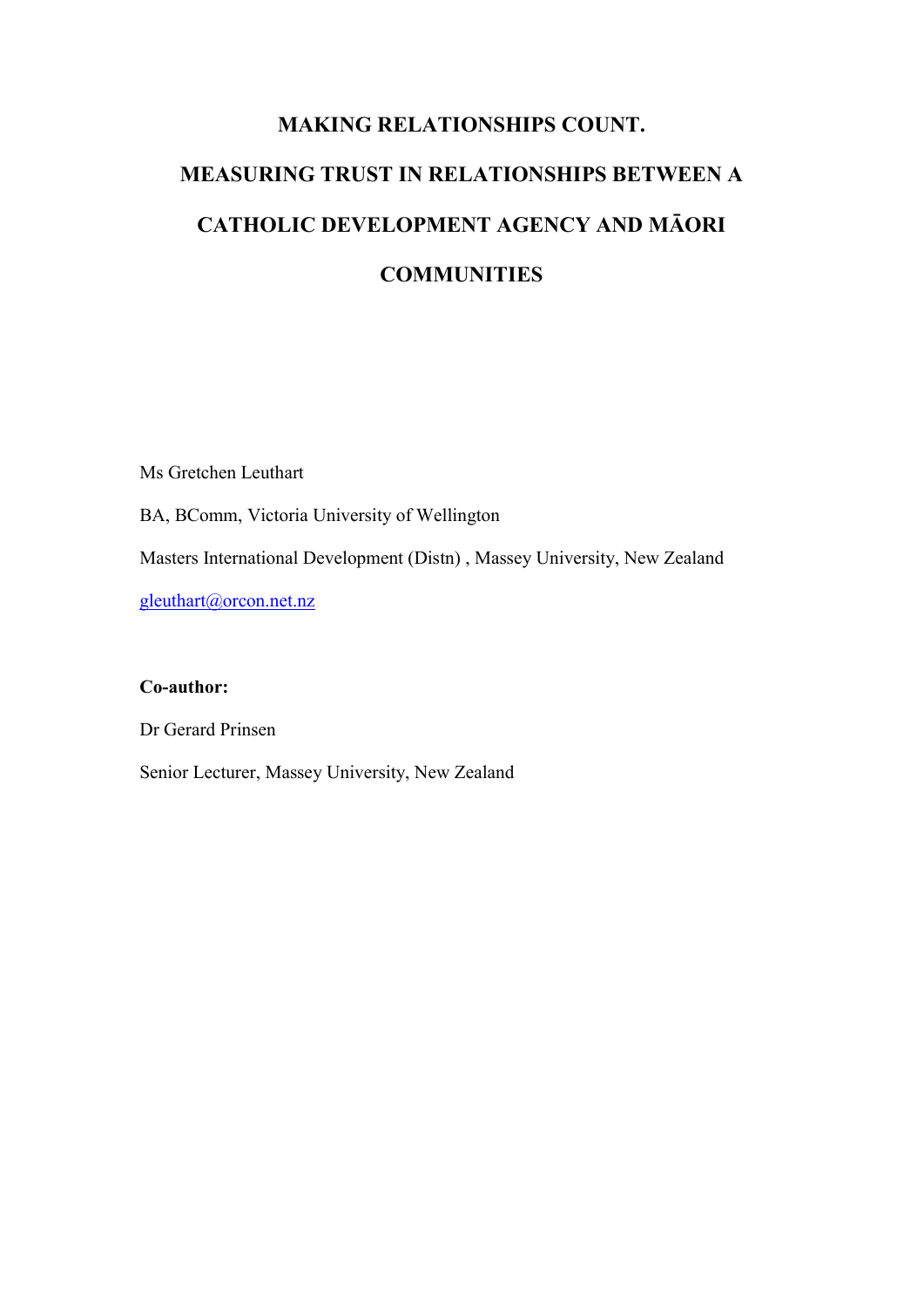# MAKING RELATIONSHIPS COUNT MEASURING TRUST IN RELATIONSHIPS BETWEEN A CATHOLIC DEVELOPMENT AGENCY AND MĀORI **COMMUNITIES**

#### Abstract

Relationships are central to effective outcomes in the international development sector yet, there are very few frameworks or indicators to help measure the quality of trust – as the foundation of relationships. This article describes an emergent framework for evaluating trust in a cross-cultural relationship. It is based on a case study of Caritas Aotearoa New Zealand and its Indigenous tangata whenua partners. Perspectives on monitoring and evaluation (M&E) and measuring trust, are explored from an Indigenous world view. Interviews with five people representing Caritas Aotearoa and two of its Māori partners suggest various types of behaviours that indicate and deepen trust. Through this exploration, culturally competent M&E and the centrality of relationships in expanding evaluation practice is revealed.

Key words: Monitoring & evaluation frameworks, indicators, Indigenous communities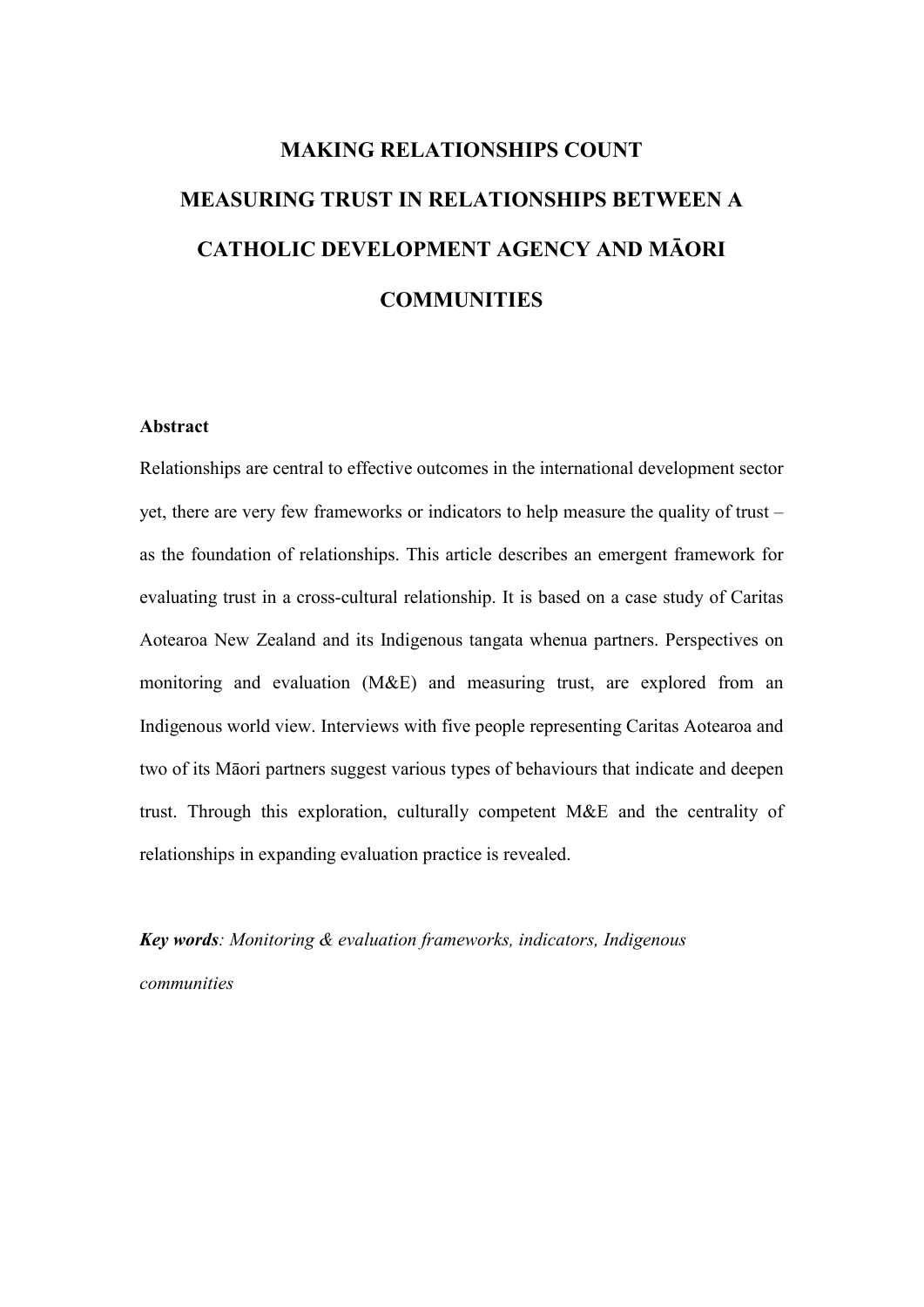#### Introduction

<sup>M</sup>ost development organisations design and carry out development programmes based on an approach that is 'managerial' at heart. Since the mid-1990s, virtually all development organisations and funding agencies operate on the basis of so-called logical frameworks, results frameworks or theory-of-change models (Prinsen & Nijhof, 2015; Ringhofer & Kohlweg, 2019). These approaches originate from the same school of thought of programme theory (Funnell & Rogers, 2011), which is essentially predicated on a linear cause-effect thinking (Eyben, 2013). These approaches to 'doing development' exude a managerial approach to societal change processes; an approach that is driven not by the politics of human relations but by predetermined objectives. This approach echoes the thinking of Peter Drucker – "the man who invented management" (Lewis, 1998). Drucker's approach to capitalist corporations was one driven by "managing for results" and "management by objectives" (Drucker, 1964).

Later, this management by objectives moved from the corporate sphere into the public sector with the advent of the so-called New Public Management in the 1980s, when Britain's prime minister Thatcher instructed each government department to explicitly define "their objectives … and indicators" (Carter et al., 2002: 5). Almost inevitably, this managerial thinking eventually found its way into development organisations, often labelled Results-Based-Management. When the United Nation General Assembly adopted the Millennium Development Goals (MDGs) in 2000, these goals were measured and expressed by 60 indicators. "Results-Based-Management was applied to the MDGs in a very direct fashion" (Hulme, 2010: 20). The current Sustainable Development Goals (SDGs) have taken this focus on measuring and managing to even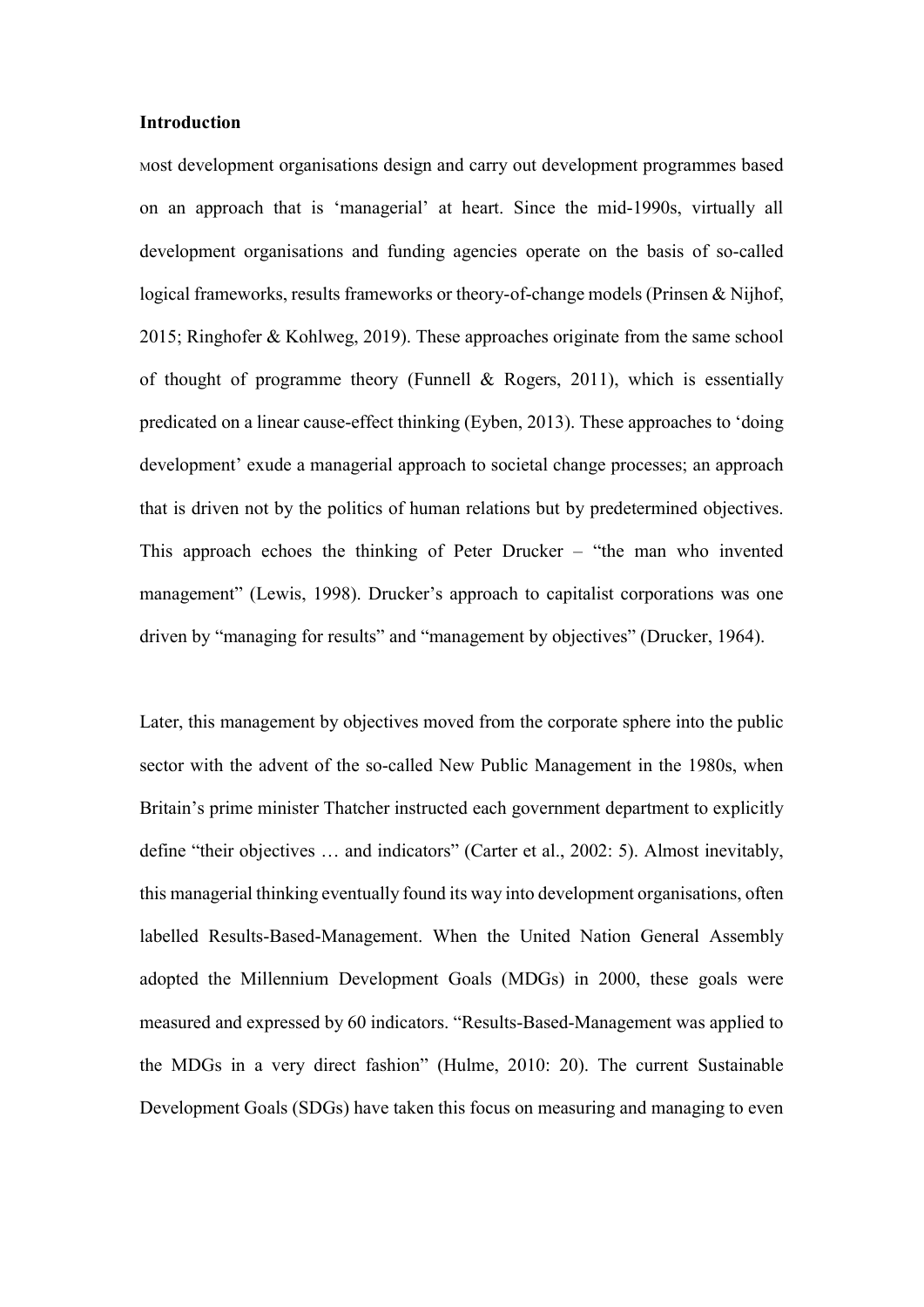further heights, detailing 232 indicators (UN Department of Economic and Social Affairs, 2018).

Of course, this linear cause-effect managerialism in development practice has been criticised sharply and not only because of its instrumental rather than political view of inequalities, but also, and perhaps most fundamental, because it marginalises alternative and Indigenous views and analyses. "The 'means-end' target orientation of the logical framework tends to lead to advocacy of "instrumental rationality" and "embeds one particular way of seeing things, and then legitimises or imposes that perspective on those how would see the world differently" (Simpson & & Gill, 2007: 224). In reflecting about how research methods can be used to colonise or decolonise human relations, Tuhiwai Smith criticised the dominant model of managerial or instrumental rationality as "research through imperial eyes" where "understanding is viewed as being akin to measuring" (2012: 42). Against this backdrop, it is not surprising that an increasing number of development policy-makers and practitioners want to be "doing development differently" (Booth et al., 2016). McGregor's review of religious development organisations, for example, suggests they too display a growing drive to work towards societal change with an explicit attention for "uneven power relationships between developers and recipient communities and the negative impacts development can have upon peoples and places" (2008: 166).

Notwithstanding the (mostly academic) critiques on the managerial approach to development exemplified in logical frameworks, results frameworks, and theory-ofchange approaches, virtually all development practitioners find themselves and their partners operating in an environment where funding, publicity and reporting is shaped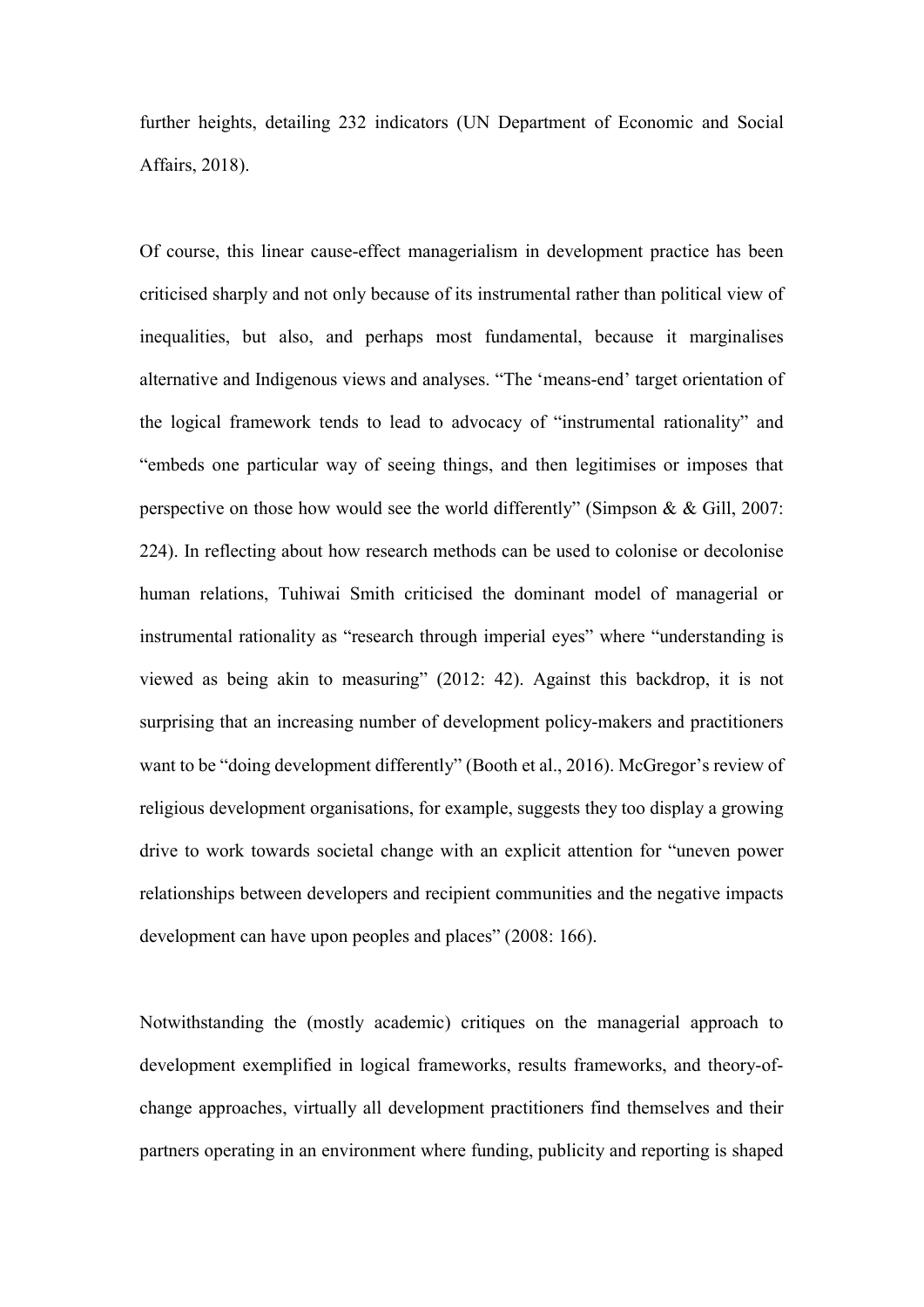by that managerial language of objectives and indicators. This also applies to non-Indigenous development practitioners engaging with Indigenous communities. Besides, even when we want to advocate an approach to development cooperation that is inclusive of, or driven by, Indigenous epistemologies – or perhaps particularly in that case – there can be genuine desire in both parties to explore and measure how their relationship and collaborative action is affecting lived realities. The question, "So what difference does our intervention make?" (United Nations Development Programme, 2009: i) is not necessarily only a mainstream concern.

In fact, while some people would argue that "the current and future role of the nonindigenous researcher is marginal to the 'decolonizing methodologies' agenda" (Wilson, 2001: 217), there are also people who advocate that there may be valuable gains in careful collaboration between Indigenous and non-Indigenous parties. Suaalii $\Box$ 

Sauni & Fulu $\Box$ Aiolupotea, for example, advocate for "deliberate and mutual sharing and probing of Pacific and [italics original] Western epistemologies" (2014: 332). In the experience discussed in our article here, we also believe such cross-cultural collaboration is relevant for a broader and more broadly understood understanding of colonial history and its persistent institutional effects. In this cross-cultural collaboration, the relationship between the two parties is central, arguably both object of and condition for the collaboration.

On the one hand, the centrality of the on-going relationship – and the mutual trust upon which the relationship rests and expands – has been an essential feature of Indigenous research approaches. "Relational mindfulness sets [Indigenous approaches such as]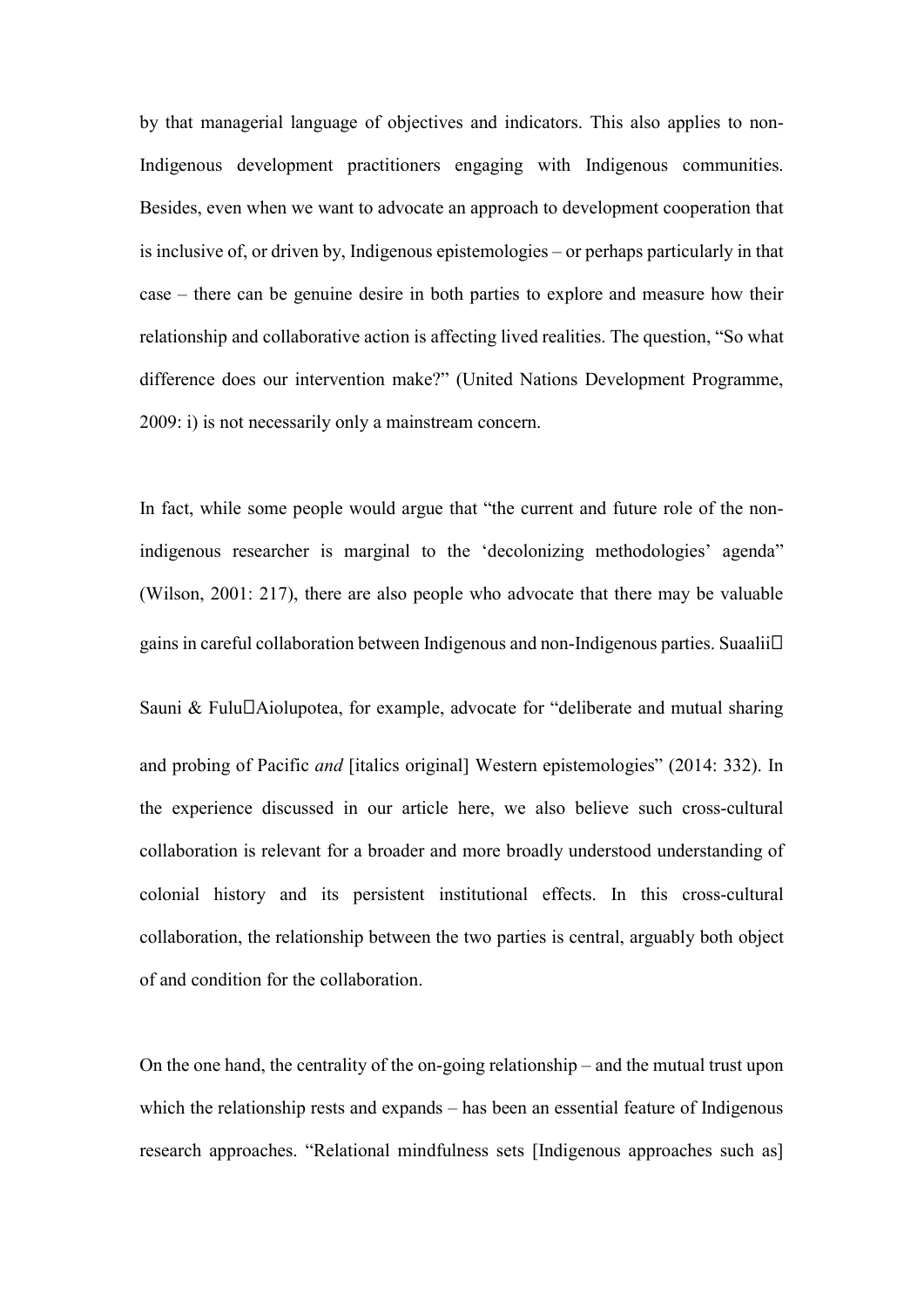talanoa apart from Socratic or dialectic methods of discussion or speech" (Tecun et al., 2018: 159). Wehipeihana concurs: "Relationships therefore are not something the evaluator simply pays attention to; they are inextricably linked to engaging with Indigenous people and therefore Indigenous evaluation" (Wehipeihana, 2019: 375). On the other hand, the centrality of trust in cross-cultural relationships is becoming an appreciated feature in the eyes of mainstream development organisations who want to 'do development differently': "There is evidence that trust can be a virtuous cycle under certain conditions, with a trusting relationship … motivating better performance, as well as further trust" (Honig & Gulrajani, 2018: 73).

In the light of these debates about cross-cultural collaboration, this article outlines the findings from a research and learning process, undertaken by one of us as part of a postgraduate degree in Development Studies at Massey University, Aotearoa New Zealand. The research and learning process sought to sketch the features of a framework to identify and appreciate – 'measure'– the elements that express and expand trust in the relationship between a Catholic development agency (Caritas Aotearoa New Zealand) and two Māori communities: the rural community of Parihaka and Te Rūnanga o Te Hāhi Katorika (the national Catholic Māori Council). The findings may also be useful for Canadians working with Indigenous people.

#### Method

This research is an exploration of meaning behind human behaviours. In searching for insights into complex, dynamic relationships; an overall qualitative methodology was applied, guided by both a case-study and Indigenous approach. As a case study, the research focused on Caritas Aotearoa and its specific relationship with two selected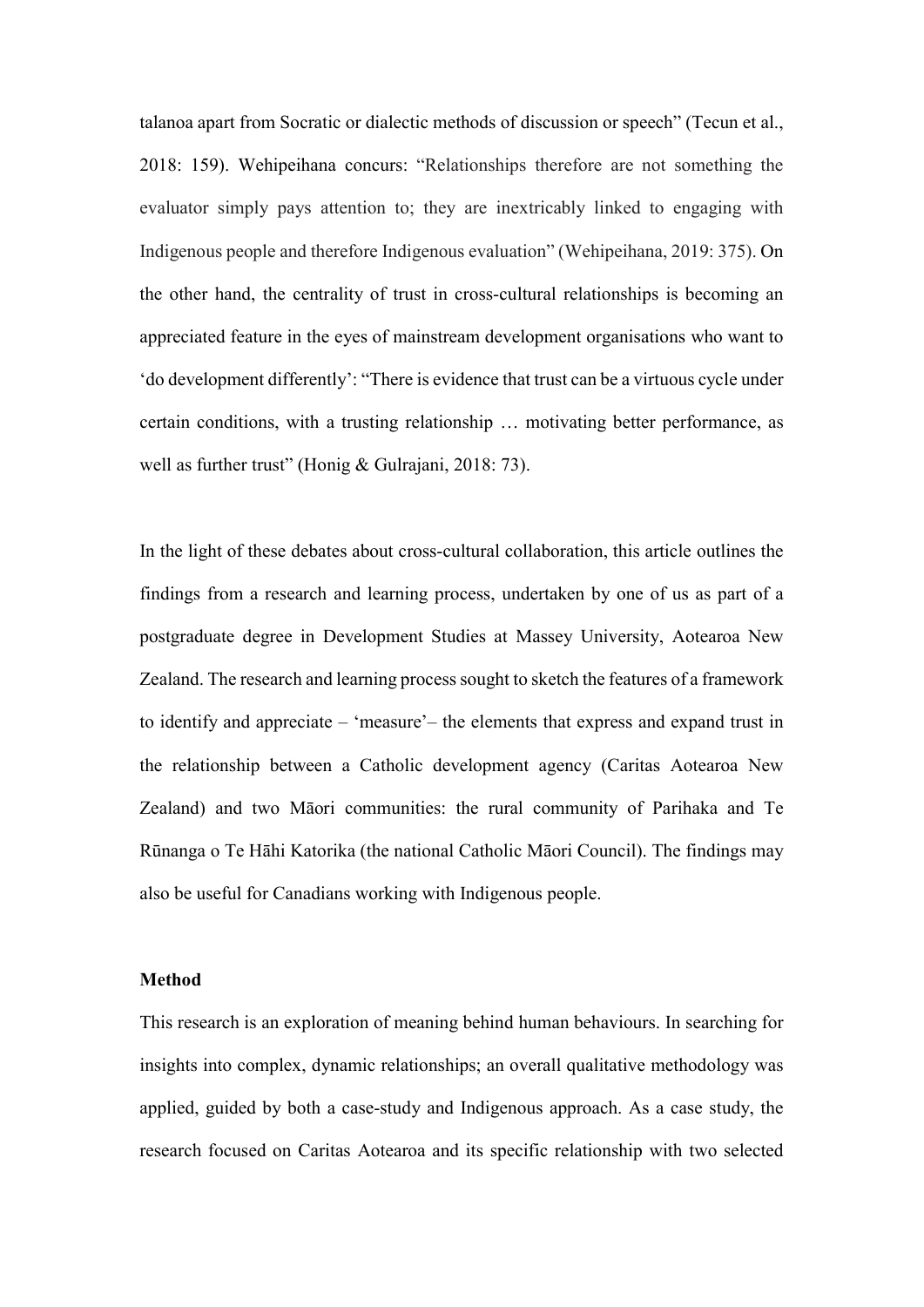Māori communities. The study was also informed by a Kaupapa Māori, Indigenous approach with concern towards privileging Māori knowledges and voices. As a non-Māori, I questioned my legitimacy to approach this research and was nervous about how relevant and influential my point of view, beliefs and experience would be in relation to the research context.

This meant first, confronting two key questions; should I even be doing the research and how I should be conducting it? I pondered my own ethnic identity as a middle-aged female Pākehā growing up in Taranaki in the 1970s, when nothing in our school curriculum and community invited learning about the historical significance of Parihaka, just down the road. Through this self-reflection process, I tried to turn my anxiety about the exploitative nature of extracting information for my needs, to a focus on the value this cross-cultural research might contribute. By engaging compassionately, my aim has been to produce research that will enable the participating communities to understand their own contribution to improved evaluation techniques.

In the few years prior to conducting the research, I worked with Caritas as a volunteer media advisor and researcher. It was in this capacity – someone already engaged with the organisation - that I was asked to consider researching their on-going work with their tangata whenua partners. Caritas was interested in how it could use monitoring and evaluation to measure the relationship-building work it was doing and approached me because it was felt my 'insider' position would be reassuring; enabling the participants to talk to me freely and with honesty.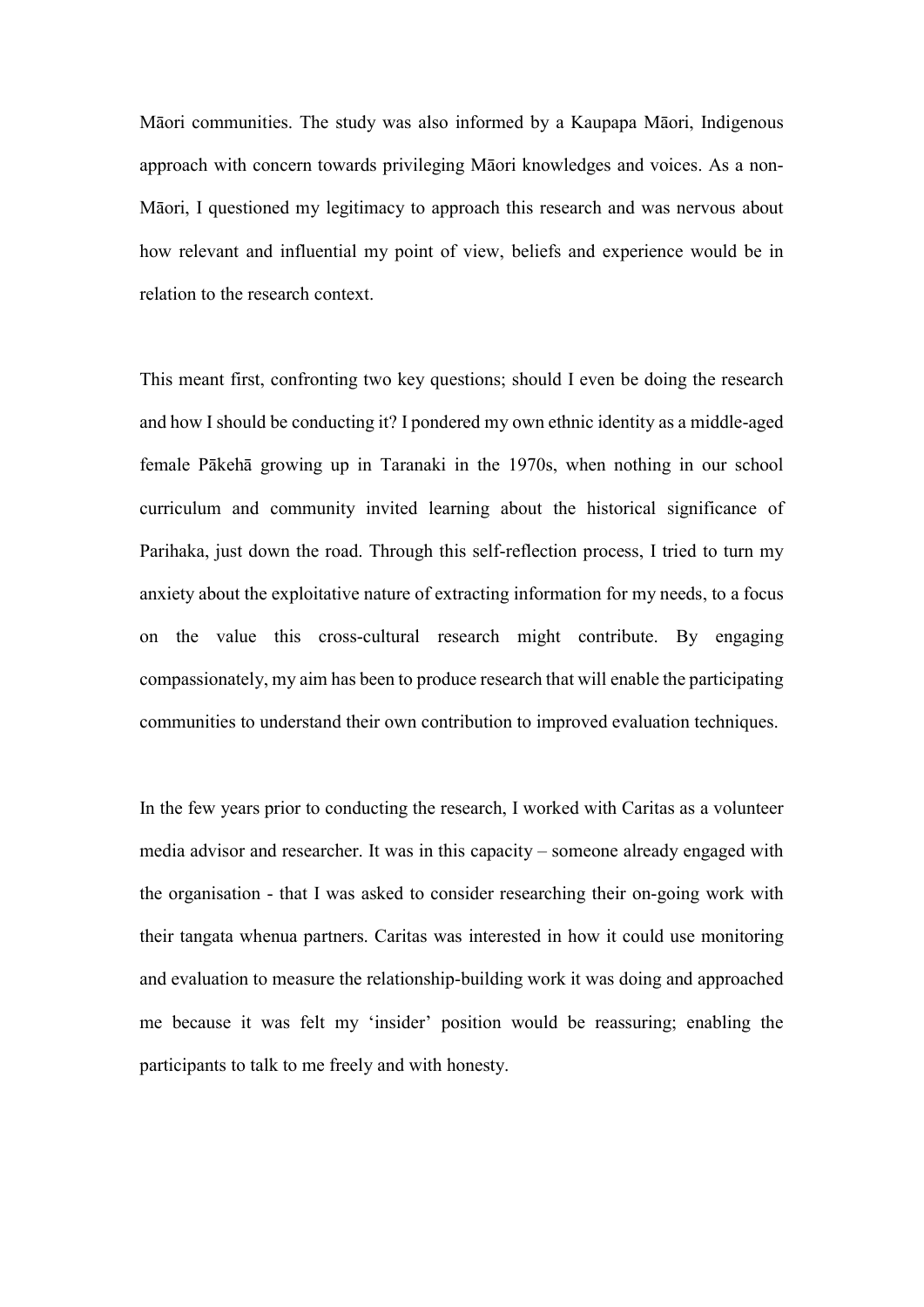And so, I have been humbled to conduct the research and give voice to the interests of Māori people. With valuable advice from my Māori research partner, a culturally responsive practice was developed. He advised what was acceptable and not acceptable from each community's perspective. His shared language, insight and tikanga was critical to establishing a level of trust and sincerity between myself as researcher and all of the participants. Ultimately, as a non-Māori, I could not say I was doing Indigenous research but I could ensure my approach respected and prioritised the world through their eyes.

The data for this research was collected intermittently between 2016 and 2018. Methods included open-ended, semi-structured interviews and participant observations. Caritas Aotearoa selected the people I would interview in the Māori communities. These people were chosen on the strength of their connection to Caritas and potential to offer unbiased, useful opinions in relation to my topic. I interviewed five people from across three communities:

#### Caritas Aotearoa New. Zealand:

Caritas Aotearoa is the Catholic agency for justice, peace and development based in Wellington. Practicing social justice through a Catholic lens, the organisation has 21 full and part-time staff in Wellington and two staff members based in Auckland.

#### Parihaka:

Parihaka is a small, rural Māori community situated in South Taranaki between Mt Taranaki and the Tasman Sea. Parihaka is famous for being home to Te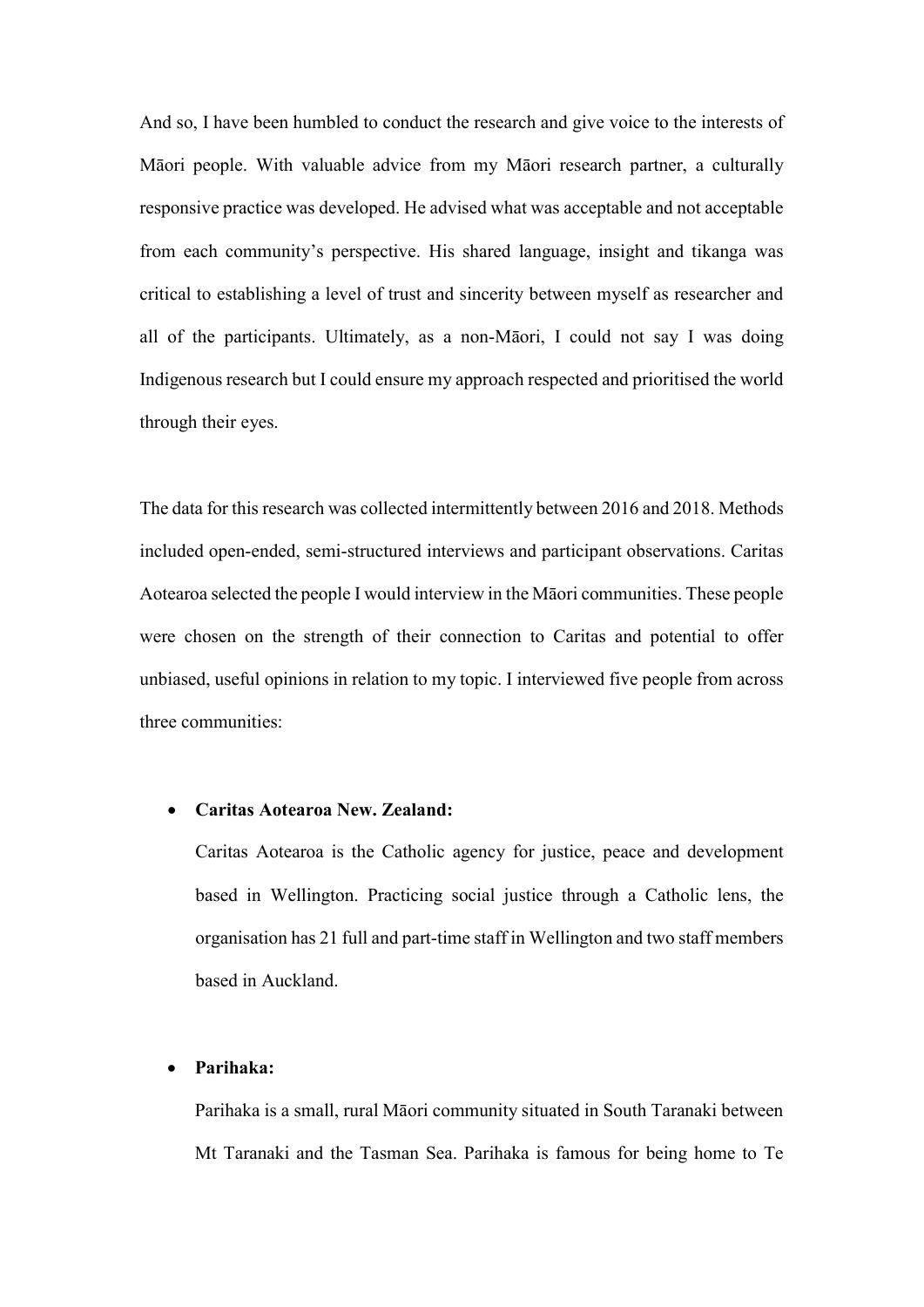Whiti and Tohu, two visionary Māori leaders who inspired their people towards peaceful resistance during the Taranaki Māori wars of 1860-1869. The legacy of their actions and the principles of non-violence, equality and collective action still inspire the Parihaka community today.

#### Te Rūnanga o Te Hāhi Katorika (national Catholic Māori Council)

Te Rūnanga is the national Catholic Māori Council. Its role is to advise the New Zealand Catholic Bishops on matters concerning Māori within the Catholic Church and in society in general. The council has a small executive of six people. It is the primary body of Māori consultation for Caritas.

Conducting face to face interviews in a cross-cultural context highlighted potential power issues. I tried to optimise the opportunity for participants' empowerment and ensure they could see the benefit of the research. The intention was to establish a shared sense of power where they could their input and alternative ways of knowing were valued. One way of reflecting this was to represent their full comments and safely capture the essence of what participants were saying. The interviews were also conducted at a place of their choosing to ensure they felt comfortable. All participants were happy to talk and it was clear it was a topic that they felt passionately about. Both positive comments and some criticism were expressed. For one participant, the questions raised many emotions and some of her answers in return were often abrupt and challenging. As another participant said, "trust is hard" and I felt grateful these people were prepared to share their opinions about something tricky and complex. Their honesty and passionate opinions contributed to the richness of the data. A small koha was offered to the all participants in appreciation of their time and input.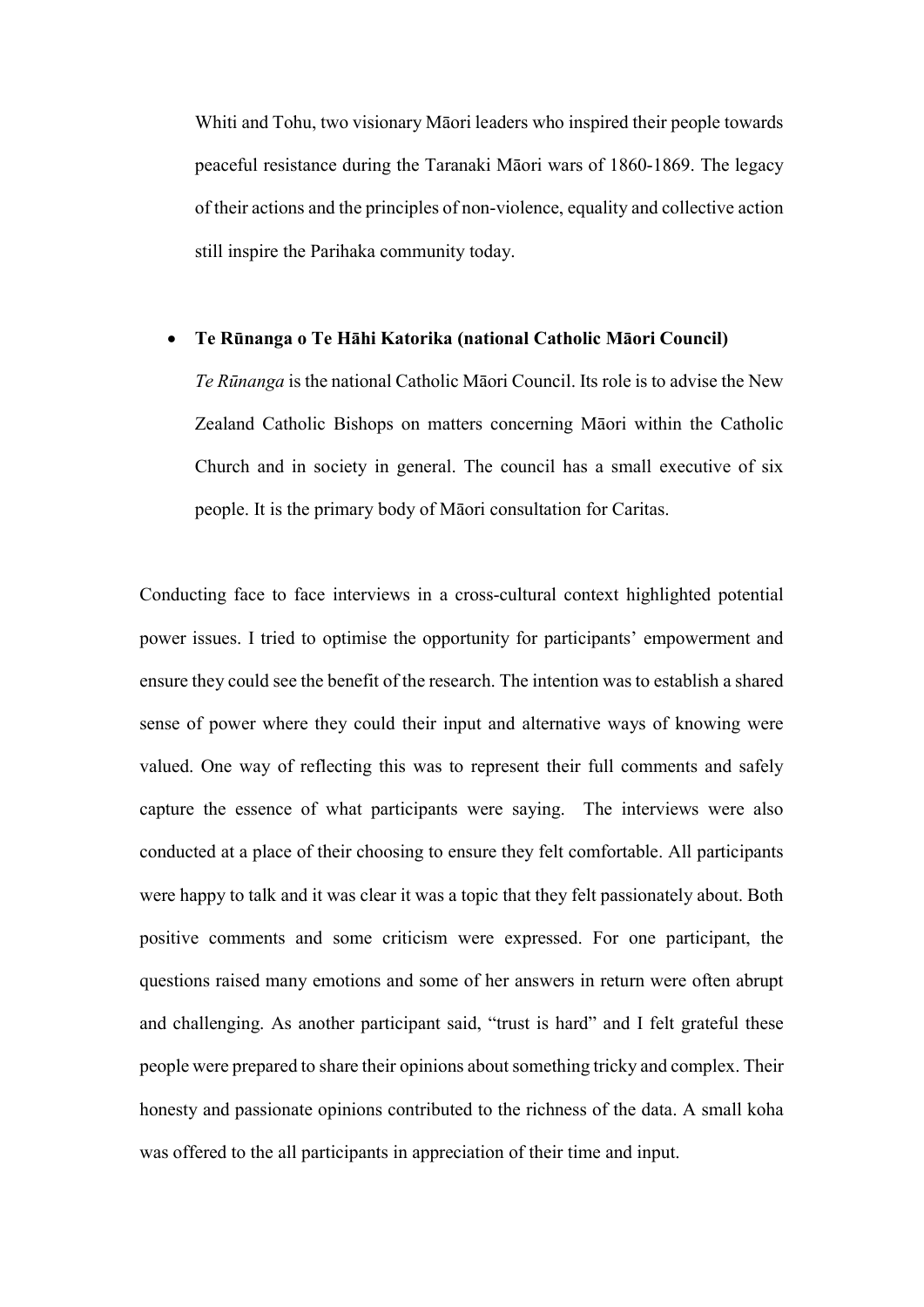Particpant observations took place at a hui ā tau at Parihaka in September 2016. This is an annual forum organised by Caritas where all the tangata whenua communities are invited to come together to discuss issues. Three out of five of the research participants were present but all of their organisations were represented. The hui involved a twonight stay on the marae over a weekend. Attendence at this hui was a privilege. I was welcomed to attend based on my work and involvement with Caritas. My invitation was only forthcoming because the Māori community trusted Caritas and trusted that I was supporting their work through this research.

#### Findings: Exploring trust-based relationships

This research involved an exploration of behaviours related to trust and the question "How do Caritas Aotearoa and the tangata whenua partners define trust in terms of their relationship to each other?"

According to one of the Caritas participants, "trust is central to our tangata whenua relationships." However, the organisation did not have a framework it might use to measure trust and to then see how well it was doing. Both Caritas and the partners believed indicators for trust lay in reconceptualising evaluation from a Māori world view. By exploring what the behaviours of trust looked like for each group, I hoped to assist Caritas to find an appropriate way to monitor and evaluate their trust-based relationships. It was evident this would not be a search for one, clear definition, nor universal measure that might be used to qualify trust. Rather, it would be an exploration of concepts that might be seen as proxy indicators to evaluate trust. Combined, these behaviours formed the basis for a simple framework (Figure 1).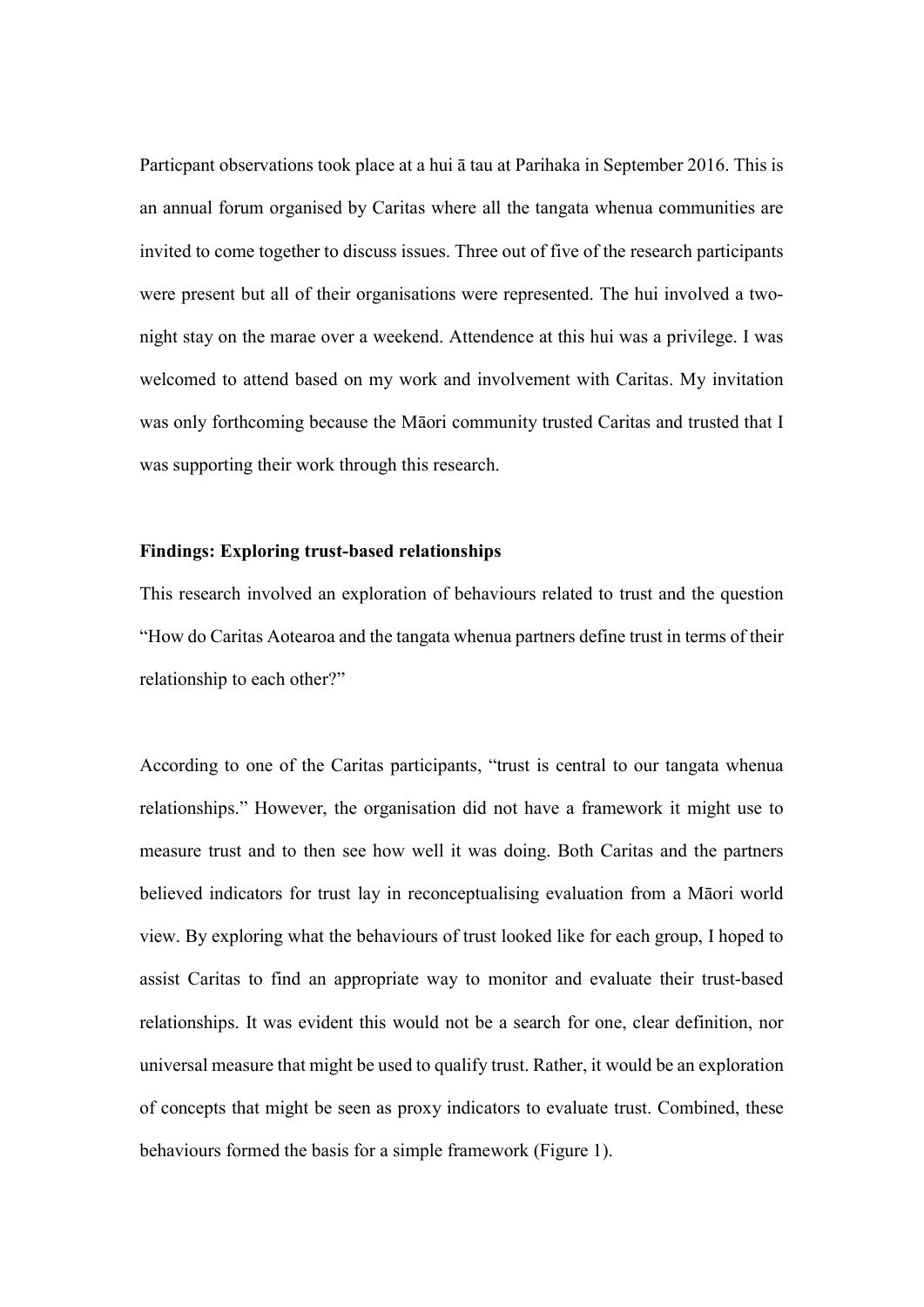### Figure 1: A framework for monitoring and evaluating trust in Caritas' relationships with tangata whenua



The concept of trust-based relationships is at the heart of the framework. This central tenet is encircled by an inner core representing foundational building blocks of trust.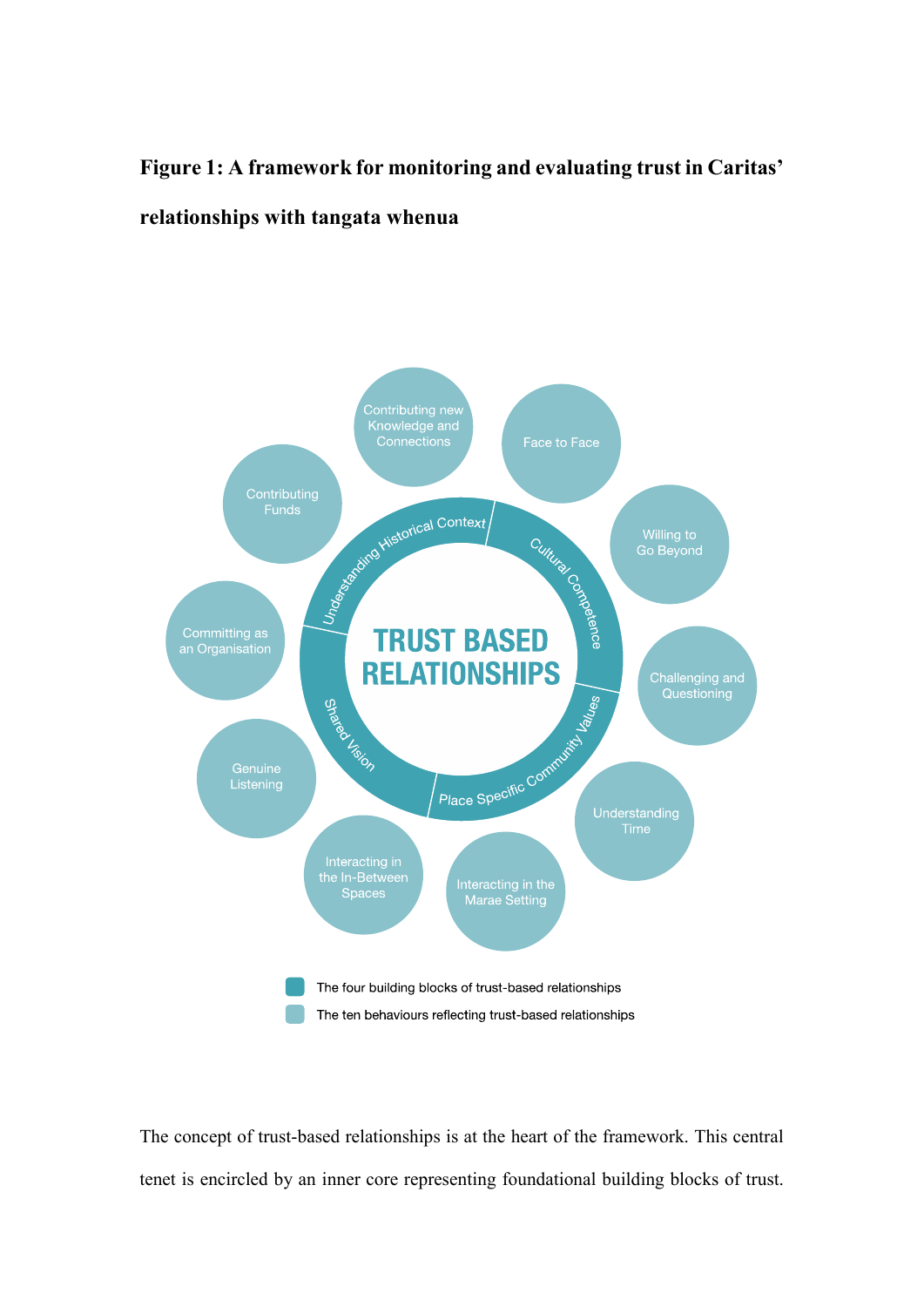All participants mentioned similar, multi-dimensional concepts that need to be laid down first in order to form genuine relationships. These are: understanding the historical context, being culturally competent, reflecting place-specific community values, and sharing a vision. They are "the up-front work of investing in relationship" according one participant. They reflect the "first level of trust" (Christopher et al., 2008: 1400) and a respect for Indigenous ways of knowing (LaFrance & Nichols, 2010; Wehipeihana, 2013).

Building on these four foundational building blocks for trust, participants all spoke of similar behaviours that they experienced as markers or indicators of trust-based relationships. Their views are grouped in ten types of behaviour. They are "trust warranting" signs (Burnette & Sanders, 2014: 4) radiating out from the heart of a relationship. Participants suggested it is through commitment to these behaviours that trust grows in a relationship. They are listed as follows, in no particular order;

- 1. Kanohi ki te kanohi (Face to face)
- 2. Going beyond the minimally required
- 3. Challenging and questioning
- 4. Understanding time
- 5. Interacting in the marae setting
- 6. Interacting in the in-between spaces
- 7. Listening genuinely
- 8. Committing as an organisation
- 9. Contributing funds
- 10. Contributing new knowledge and connections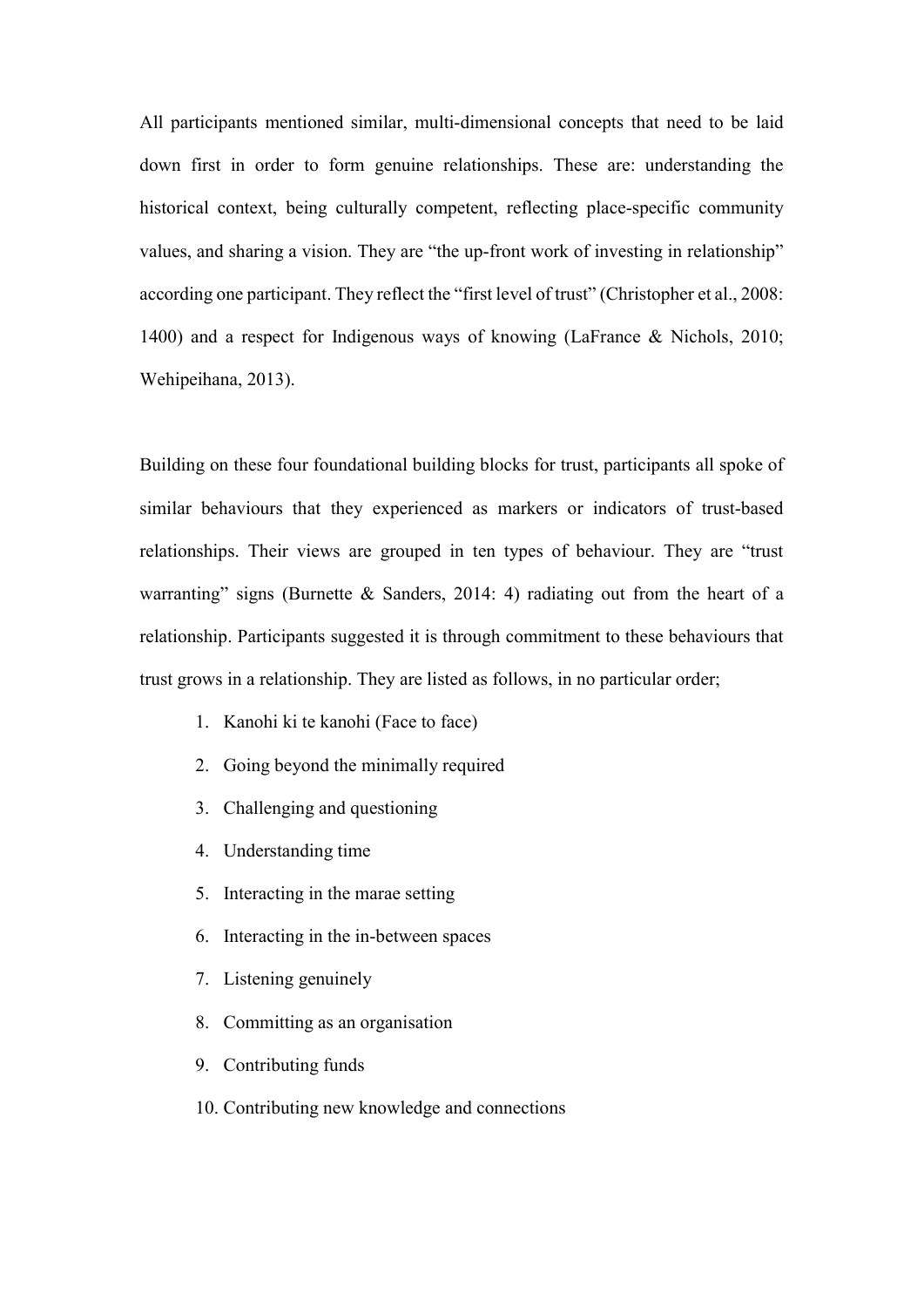#### Detailing the Framework's building blocks and indicators

The following describes each of the concepts and illustrates by way of themes, narrative and quotes, how the participants believed these concepts indicated trust in relationships. First, the foundational building blocks for trust-based relationships.

#### 1. Understanding the historical context

You need to know who we are, you need to know where we came from. (Participant Four, Te Rūnanga)

Participants described historical context as understanding the historical oppression and the history of colonisation. Having knowledge of the invasion of Parihaka and the passive resistance approach taken by the leaders Te Whiti and Tohu was important. They described the purpose of understanding context as accepting there may be distrust and not taking a relationship for granted.

#### 2. Cultural competence

Participants felt a certain level of cultural competence was a necessary and fundamental underpinning of a trusting relationship. Tangata whenua participants described this cultural competence as not being shy on the marae and showing you have made an effort.

Yes we have etiquette and protocols. So we should. What is there to be nervous about? Don't be nervous. Get on with it. (Participant Four, Te Rūnanga)

#### 3. Place-specific community values

Aligned with cultural competency, tangata whenua participants described the importance of connecting with community and partaking in community events as "how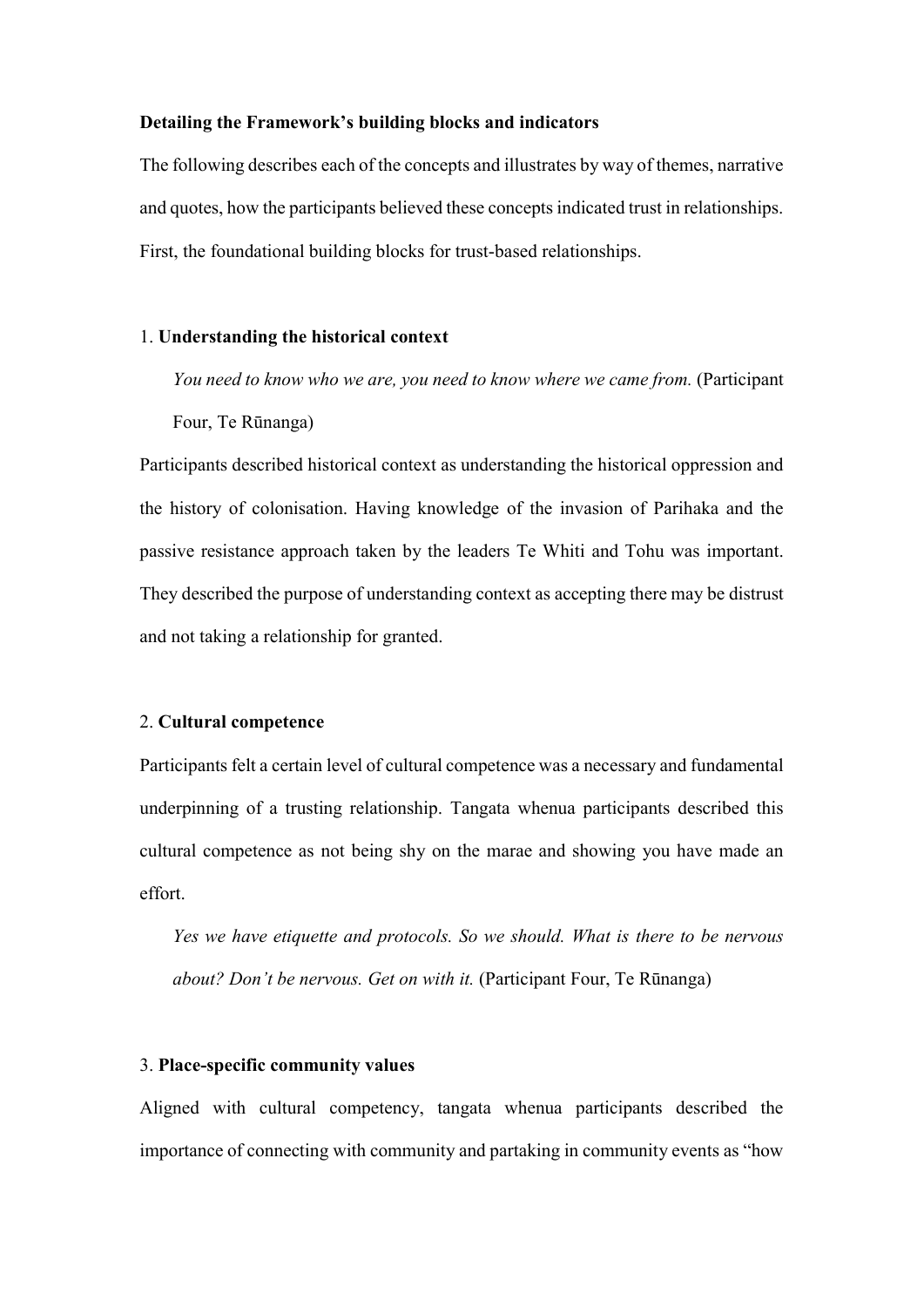you learn." (Participant Three, Te Rūnanga). They believed there needed to be an awareness of what tangata whenua stood for.

Tangata whenua translates as people of the particular land that you are working with. It's specific to where you are standing. These are people grounded to the earth they stand upon. (Participant Five, Parihaka)

#### 4. Shared vision

Alongside community values, participants saw a respect for a shared vision and values as fundamental to a trust based relationship. This was something Participant One, Caritas, reflected on:

Have we got enough of a relationship to confront our differences? Is our shared vision that they allow us to be who we are and we allow them to be who they are? On the foundations of these building blocks of trust-based relationships, various behaviours mentioned by participants that reflect such relationships can be organised into ten groups:

#### 1. Kanohi ki te kanohi: Face to face

Participants agreed that continuing to show up for face to face encounters is the best approach to building a cross-cultural relationship. In Māori this is known as "kanohi ki te kanohi". According to the Caritas research partner;

If your face is seen you have a better chance of building up a relationship. You just don't have the standing if you don't turn up.

Tangata whenua participants agreed that when engaging cross-culturally, kanohi ki te kanohi is an advantage because unless you see the face, you do not see the body language.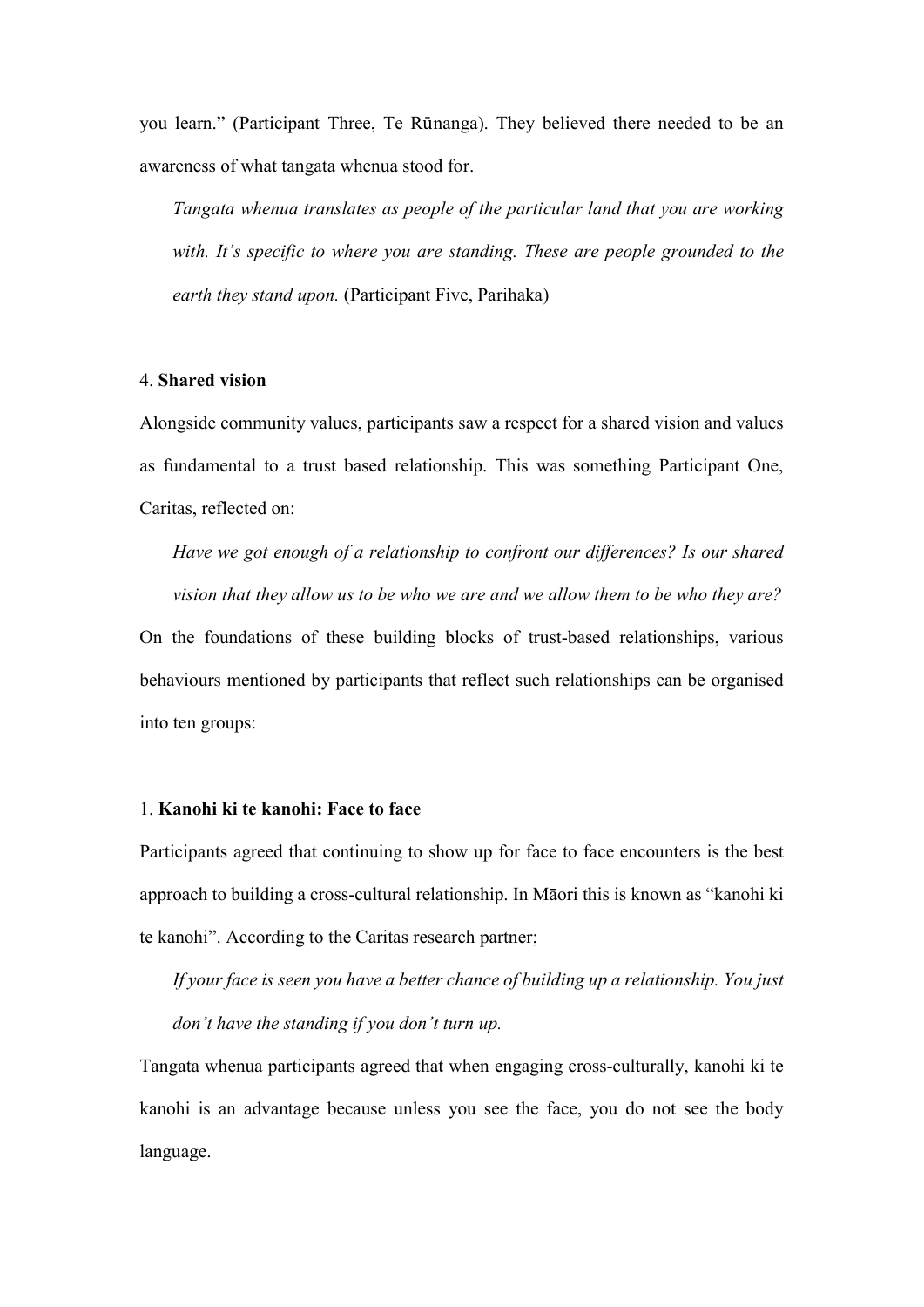It means accepting you need to do more than just send a letter. It means continuing to show up time after time and being ok with that. This takes time and effort and budget and you have to be ok with that. (Participant Three, Te Rūnanga)

#### 2. Going beyond the minimally required

The Caritas participants talked about being prepared to make changes, going beyond where they are now and not imposing their version of things on others. That is:

Not thinking or acting in an exclusively Pākehā world view. (Participant Two, Caritas)

They saw this 'going beyond' as about taking cultural competence to the next level. That is, not leaving the reo and tikanga solely to the Kaihāpai Māori role but supporting him with staff-wide waiata and everyone trying out a little more conversational reo on the paepae.

For Caritas staff to invest more time and commitment to learning te reo so that we can use the waikorero and te pepeha to explain who Caritas is and what they do. This is not possible if we are always waiting for the Māori formalities to be over then for the 'real' conversations to begin in English. (Participant Two, Caritas)

Tangata whenua participants also recognised a commitment to go beyond the minimum level of a greeting was important for trust to be deepened.

A "kia ora" is not good enough. You should be learning Manaakitanga Māori. You need to know how we think and what we need. If you can't do this in Aoteaora, how can you profess to do it overseas? (Participant Four, Te Rūnanga).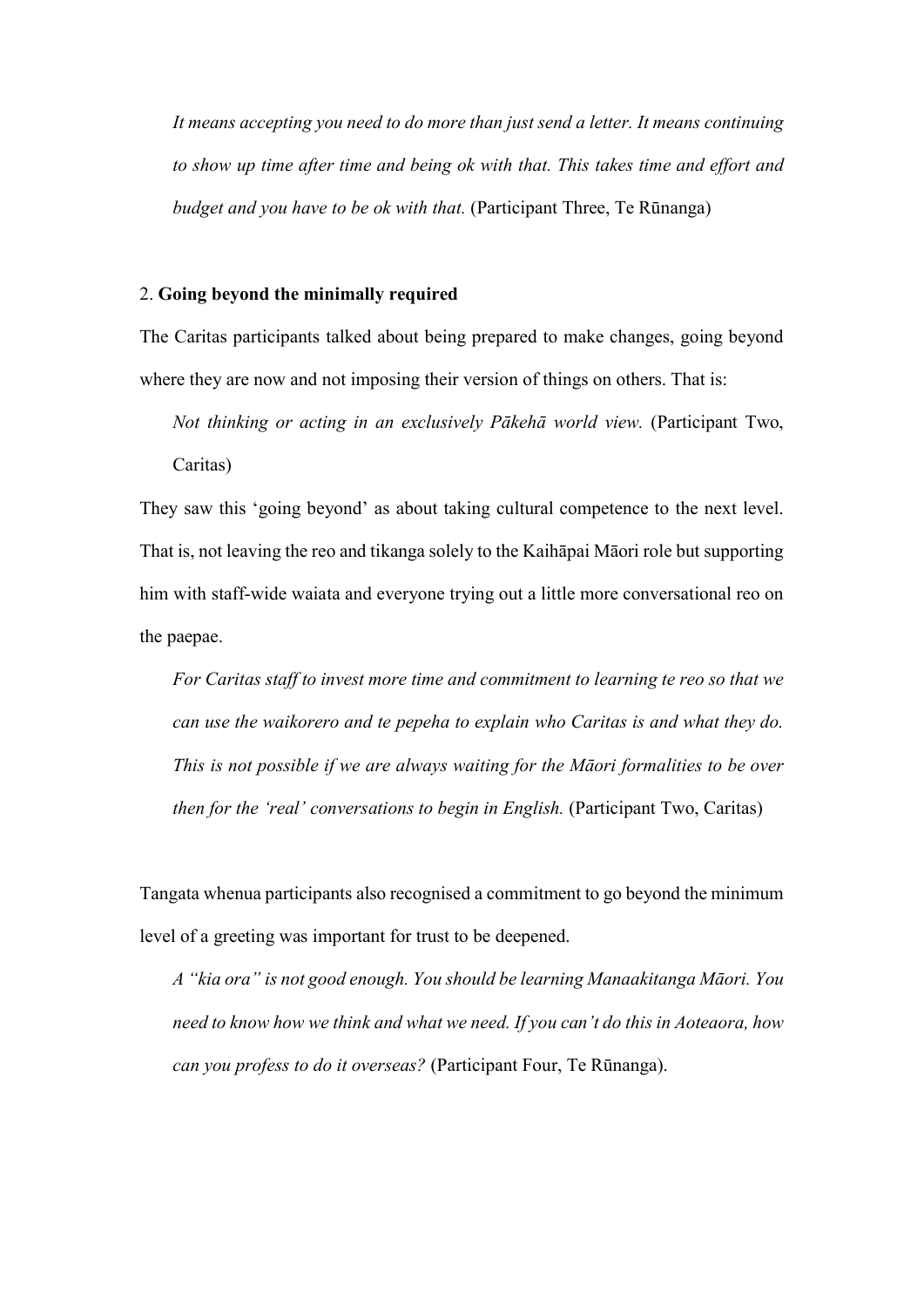They also looked for respect shown for the Kaihāpai Māori role. They believed that for Caritas to invest in this role was a sign of being willing to go further and it reflected a respect for relationship-building with *tangata whenua* partners.

It would be ideal to see the Kaihāpai Māori role as a full-time job. If not for two people (Participant Four, Te Rūnanga).

#### 3. Challenging and questioning

Both Caritas and the tangata whenua participants spoke of a willingness to be challenged in a constructive way, as a sign of trust. They believed a good relationship demanded an ability to withstand criticism and see it as a learning opportunity.

To be challenged and questioned is a sign of trust. I think there is actually maybe something wrong if we are not being questioned and being put on the spot a bit! (Participant Two, Caritas)

#### 4. Committing as an organisation

Participants believed a personal willingness to be challenged needed to extend to willingness for the organisation to make commitments. From the Māori partners' perspective, how Caritas treated its Māori staff members was an indication of how committed Caritas was to tangata whenua relationships, along with the time and money invested in the Kaihāpai Māori role. Participant Four, Te Rūnanga, also expressed how the organisational trust is growing but could be improved.

Our relationships with individuals is excellent. Having regular staff to deal with has been the success of on-going relationship and trust between our two communities. We have invested a lot of time getting to know them. And they have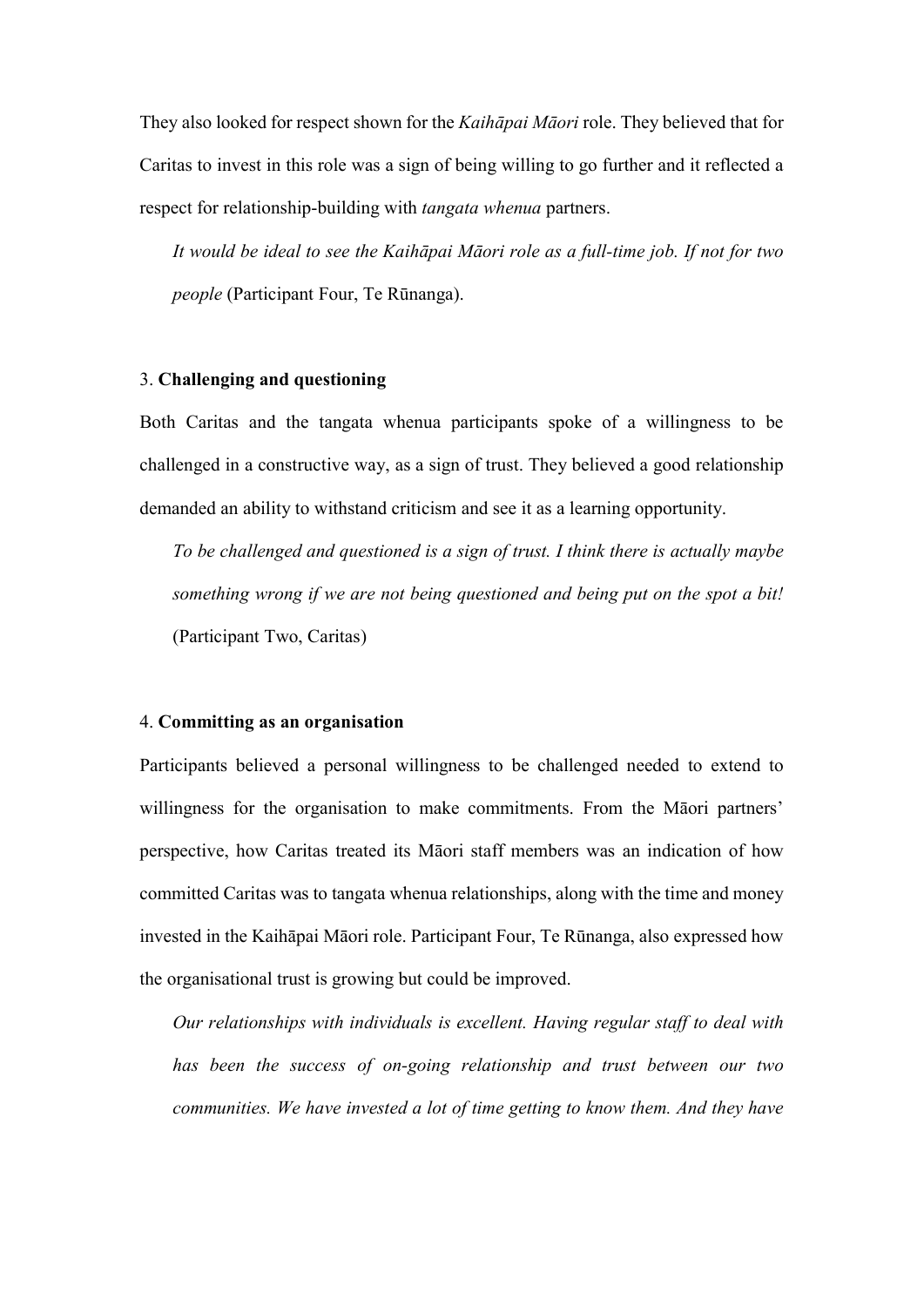invested time getting to know us. If one of them leaves, there is a risk we will feel uncomfortable. You can't take for granted the resourcing and relationships.

#### 5. Understanding time

The notion of time, from a Māori perspective, needs to be embraced for trust to be forthcoming in relationships. For participants in this study, understanding time through a Māori lens means stepping out of Pākehā expectations about time frames - with the urge to solve problems or produce something - and come to grips with the concept of "he wā" (a time) and "te wā" (the time).

We kept looking for the time when the project was going to happen. We thought the relationship should produce a project and it should do it within our timeframe. But we got the message back, "Don't worry about the programme. It will come. There is always 'a time' (he wa) for programmes but if you keep going after it, it won't happen. If you trust there will be 'the right time' (te wa) then it will work. What we are after is a relationship with you." (Participant One)

#### 6. Interacting in the marae setting

The significance of meeting on the marae as opposed to an office was perceived as hugely important for deepening trust.

It is like I use another part of my brain when I am in a marae setting. I do lot more listening than I do in the office. I'm not just listening with my ears. I am aware of body language. In the office, we are all just facing our computers and not conscious of the 'higher frequencies'. (Participant Two, Caritas)

The willingness to stay on marae, and learn and live together builds trust. There is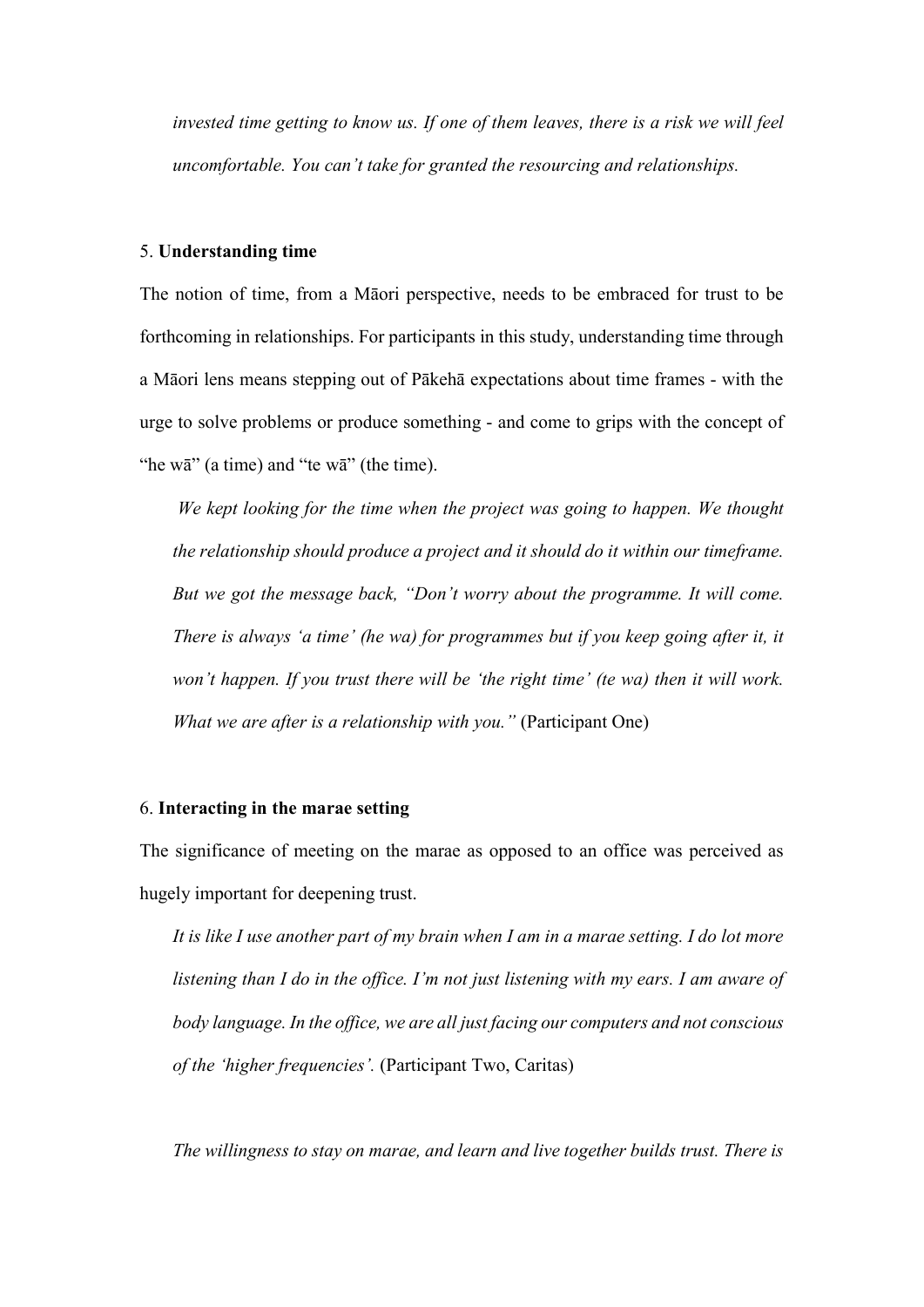a reciprocal responsibility and certain tikanga and whakawhanaungatanga you have to adhere to. It breaks down barriers, removes the misperceptions about what marae living is about. (Participant Five, Parihaka)

#### 7. Interacting in the in-between spaces

Participants spoke of the importance of interacting comfortably together in the inbetween spaces; the non-work spaces, as an important reflection of trust. They believed being willing to get to know each other and connect on a personal level in these spaces allowed for deepening relationships.

Trust can be measured by how well and how often you can be together in the inbetween spaces. Where you are off duty and can be yourself. Like being on the road together. Or doing the dishes. It's a time to connect on a personal level. (Participant One, Caritas)

We look at how you fit, at the table, in the kitchen, at the sink. (Participant Three, Te Rūnanga)

#### 8. Genuine listening

Being willing to listen with no agenda to push and recognising that alongside listening well, goes taking time to think and talk and discuss.

Coming with a genuine approach to listening and learning. Coming with no agenda to push regarding religion has helped make a difference to the level of trust that has been established. We asked them, what kind of relationship would you like to have with us? Then gave them time to think and talk about that. (Participant One, Caritas)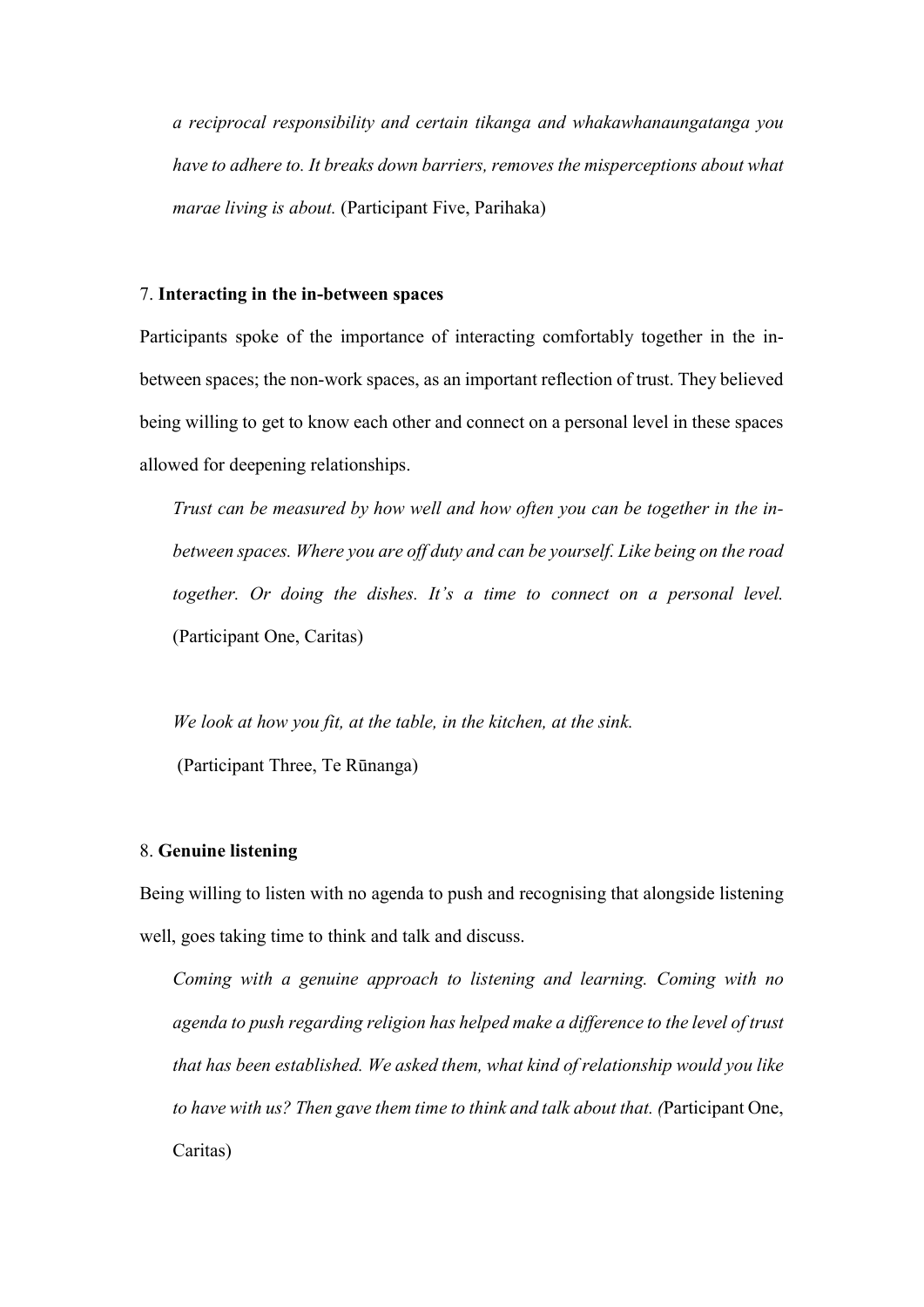She came and listened. It sounds simple but takes time. If they can listen and show willingness to listen then cross communication can start.

(Participant Four, Te Rūnanga)

#### 9. Contributing funds

Participants all spoke of funding as a resource that can be brought to the table. Tangata whenua participants perceived Caritas as a funding body and therefore saw funds as an indicator for trust.

I understand aid goes out to lots of international countries but maybe more resource needs to go into this relationship-building between our own nations in New Zealand. (Participant Three, Te Rūnanga)

#### 10. Contributing new knowledge and connections

Participants recognised trusting relationships as ones that could give and receive in mutually beneficial ways. All spoke of other advantages besides funds that were contributed through the relationship.

A good trusting relationship can help us connect with moral and social issues, on a local, regional and global scale. Through networking, we come to understand humanitarian issues that are going on, the need for social action, peace and advocacy. The relationships can help us collaborate with other groups around these issues, in other parts of the world. It is massive. (Participant Five, Parihaka)

Applications: A tool for joint learning by Caritas and tangata whenua partners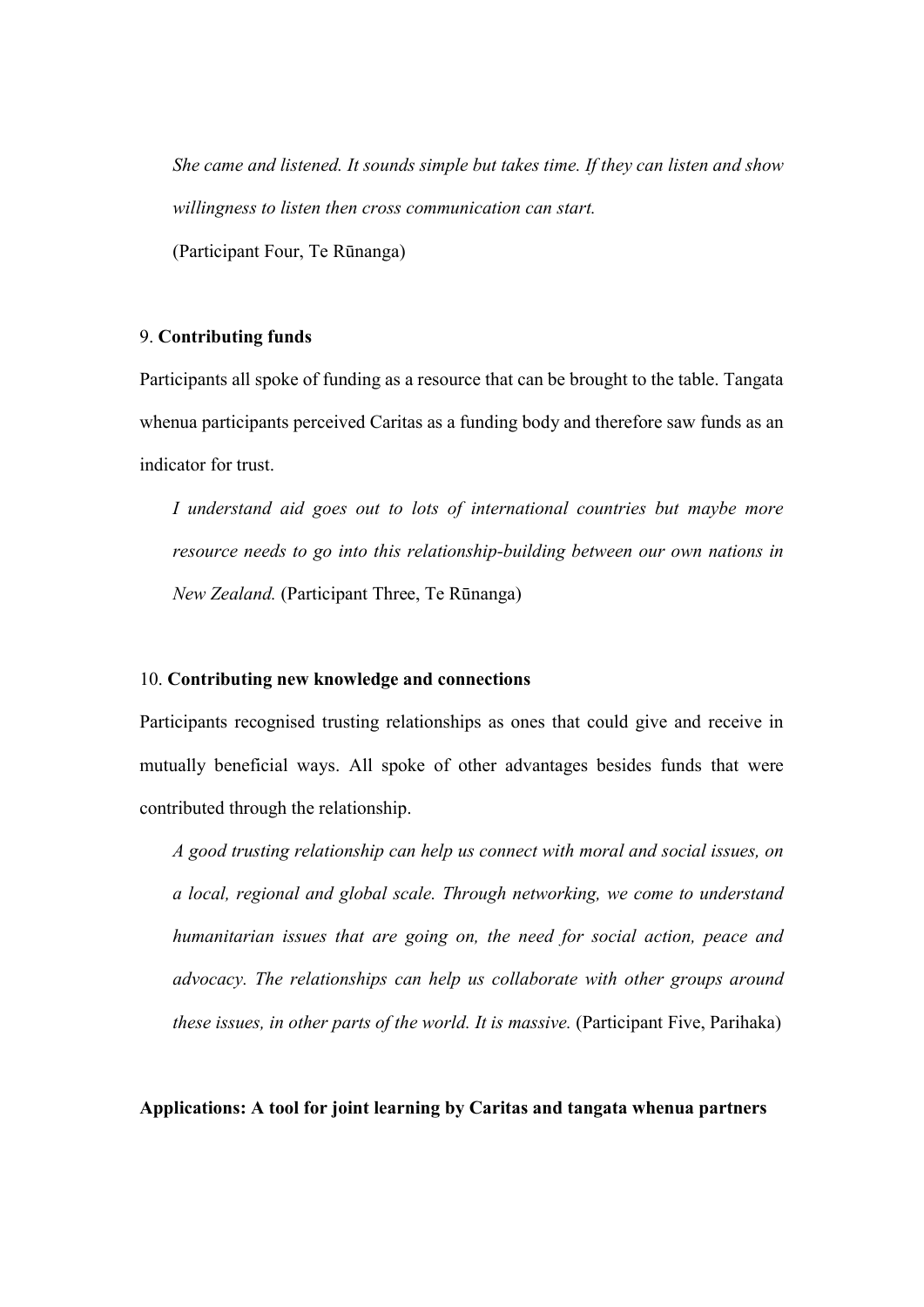This framework emerged from research in 2016 and was subsequently discussed with several people in the course of work over the two years that followed. It seems that all parties continued making efforts to expand and deepen their relationships, perhaps in an accelerating fashion. For example, I participated in a hui ā tau several months after the research and observed behaviour showing cultural competence was increasing. First, at the pōwhiri there was 100 percent adherence to the tikanga of the marae (for example, all women wore skirts, shoes were taken off, no-one sat on pillows or tables and there was no food in the wharenui).

While these actions were a sign of basic cultural competence, it was significant that everyone took them seriously. In an effort to go beyond, not only did everyone manage to introduce themselves in te reo Māori, but 50% of attendees took this further by talking about their roles and work in te reo. The waiata sung by Caritas were clearly well rehearsed, delivered with confidence and without songsheets. An encouragement by the hosts for everyone to try to speak te reo in the wharenui, even after the formalities were over, was embraced by two or three Caritas staff. This was also reflected in the Mass, held in te reo on the Saturday evening in the wharenui. Caritas staff feel they can be guided by the framework and see the indicators as co-constructed, shared values that are helping to deepen trust.

At Caritas, we have been gently but resolutely challenged by our tangata whenua partners to lay aside our own agendas and timeframes, and to start tuning into theirs. This is making a profound impact on us as individuals, on the culture of our organisation, and on the way we plan and monitor our development programmes in the Pacific and beyond. (Caritas Programmes Manager)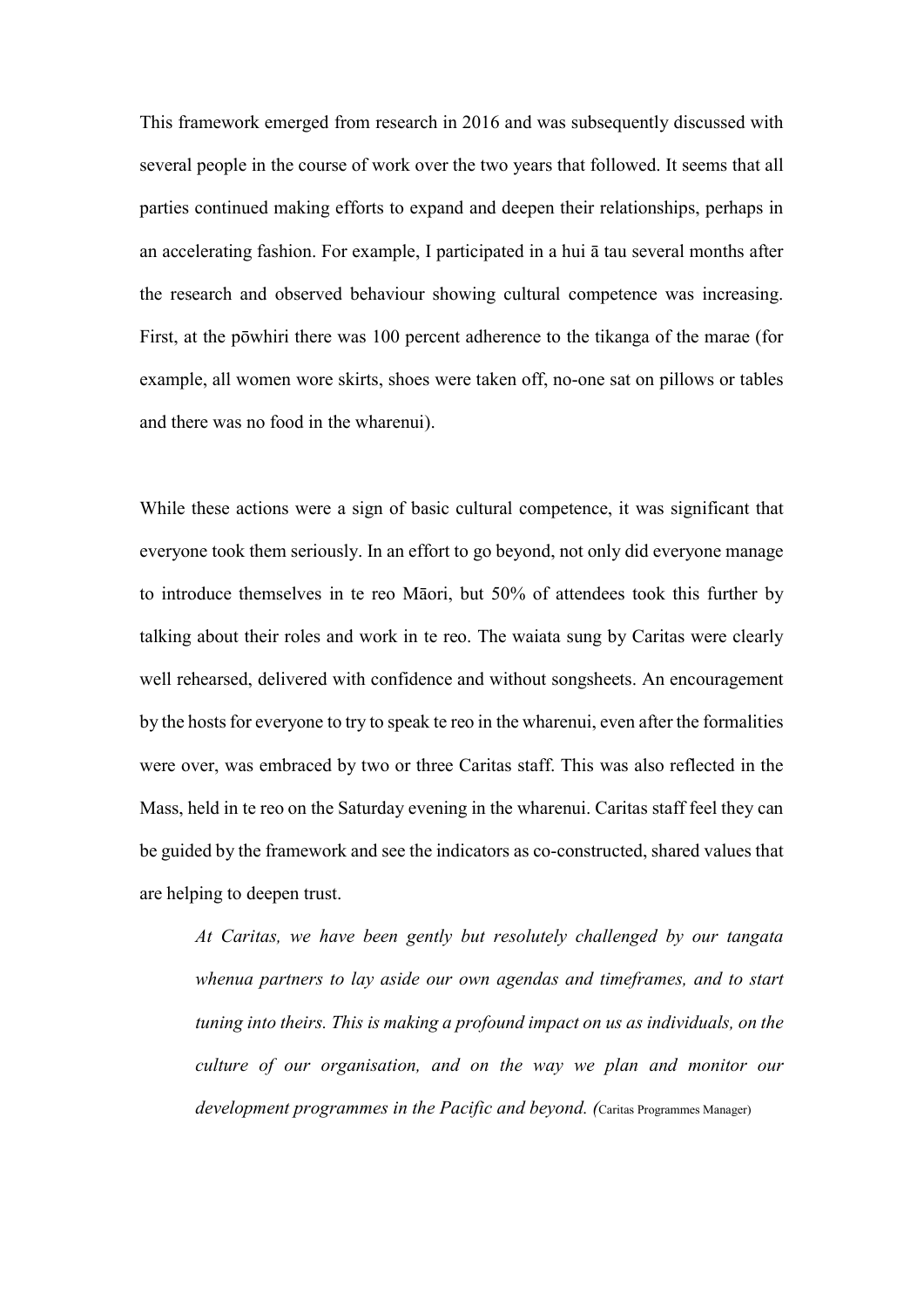Caritas and its tangata whenua partners use their annual conferences as a place to evaluate their relationships. The hui ā tau, held annually on one of the Tangata whenua marae, is a time for discussion and considering progress, for challenging talks, for sharing and listening, for walking and sleeping side by side. It is a public forum with Caritas staff, Māori partners and some members of the Caritas Board in attendance. It captures behaviours that are kanohi ki te kanohi in reporting and evaluating and encourages more talking in an authentic, accountable way. Thus, it ensures partners feel safe to air their grievances and encourages mutual, self-reflective learning. The framework is used as a practical tool to help reflect on and monitor the ten signs of trust.

Part of the trust is when we can provide a forum for us all to discuss wider issues… A public forum is more effective than people just facing up to Caritas in private and saying they did what they did. If they are saying to a public forum with all the people in relationship with us: 'This is what we intended to do and this is what worked and what didn't', it helps the learning between our relationships and beyond. (Parihaka participant)

The framework influences Caritas' approach at its most strategic level. "Strengthening relationships with Tangata Whenua" is now embedded in the Caritas strategic plan as a strategic pillar and the framework has been adopted as a learning tool to see how they are measuring up and to further explore and reflect on the dimensions of trust from a tangata whenua perspective.

While these moves are positive, the challenge of how to measure this goal is still a real issue for Caritas.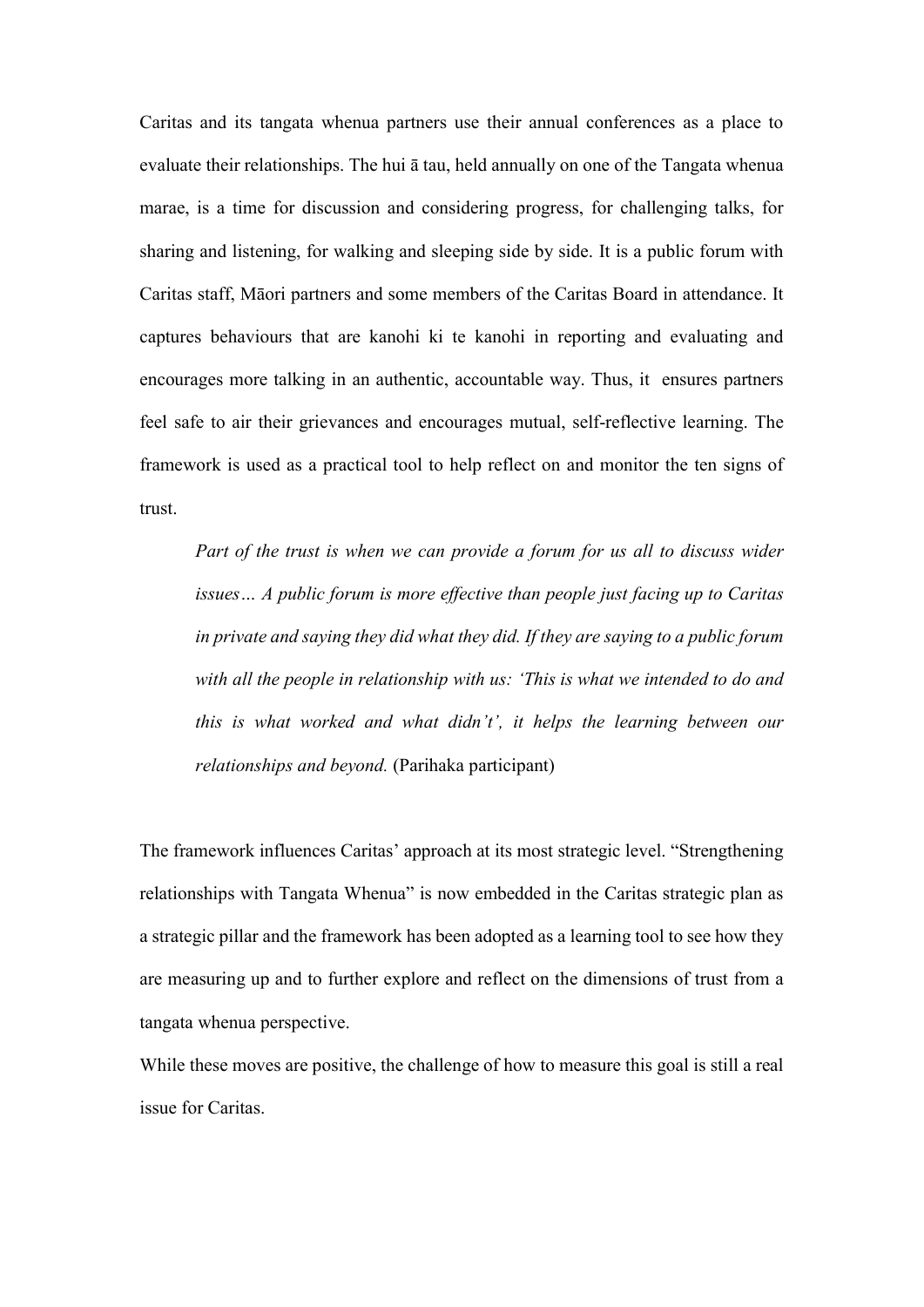We've set the benchmark high. It's a vision for where we want to go, but we also have to make an honest appraisal of where we are. We could fall into the trap of thinking we are doing well. We are vulnerable because it is still only a few people that are champions. Strengthening relationships requires sustained commitment and time and these often get drowned by other competing priorities. (Caritas manager)

Caritas believes cultural competence is paramount. When individuals leave they take their knowledge with them.

We need to allocate time to this and be prepared to step up to the opportunity to extend ourselves. Things like learning karakia and waiata and whakataukī as a whole organisation. Filling up our kete, collecting knowledge as we go so we have things to pull out when we need them. (Caritas manager)

#### Conclusion

The presented framework for monitoring and evaluating the relationships between a development organisation and the Indigenous people of Aotearoa New Zealand places trust – predicated on the historical context, cultural competence, a shared vision, and place-specific community values – at its centre. By putting trust at its centre, the framework reflects Kirkhart's insights that "cultural considerations do not reside at the margins of evaluation practice; they are squarely in the center" (Kirkhart, 2010: 411). Just as co-constructing the framework demanded engaging with Māori ways of being and knowing (Torrie et al., 2015: 53), so too, is its on-going application a tool for joint learning. With its ten signs or indicators of trust, the framework continues to offer Caritas, as a development organisation seeking social justice, a practical way to engage with its tangata whenua partners. This demands taking the time to move with the way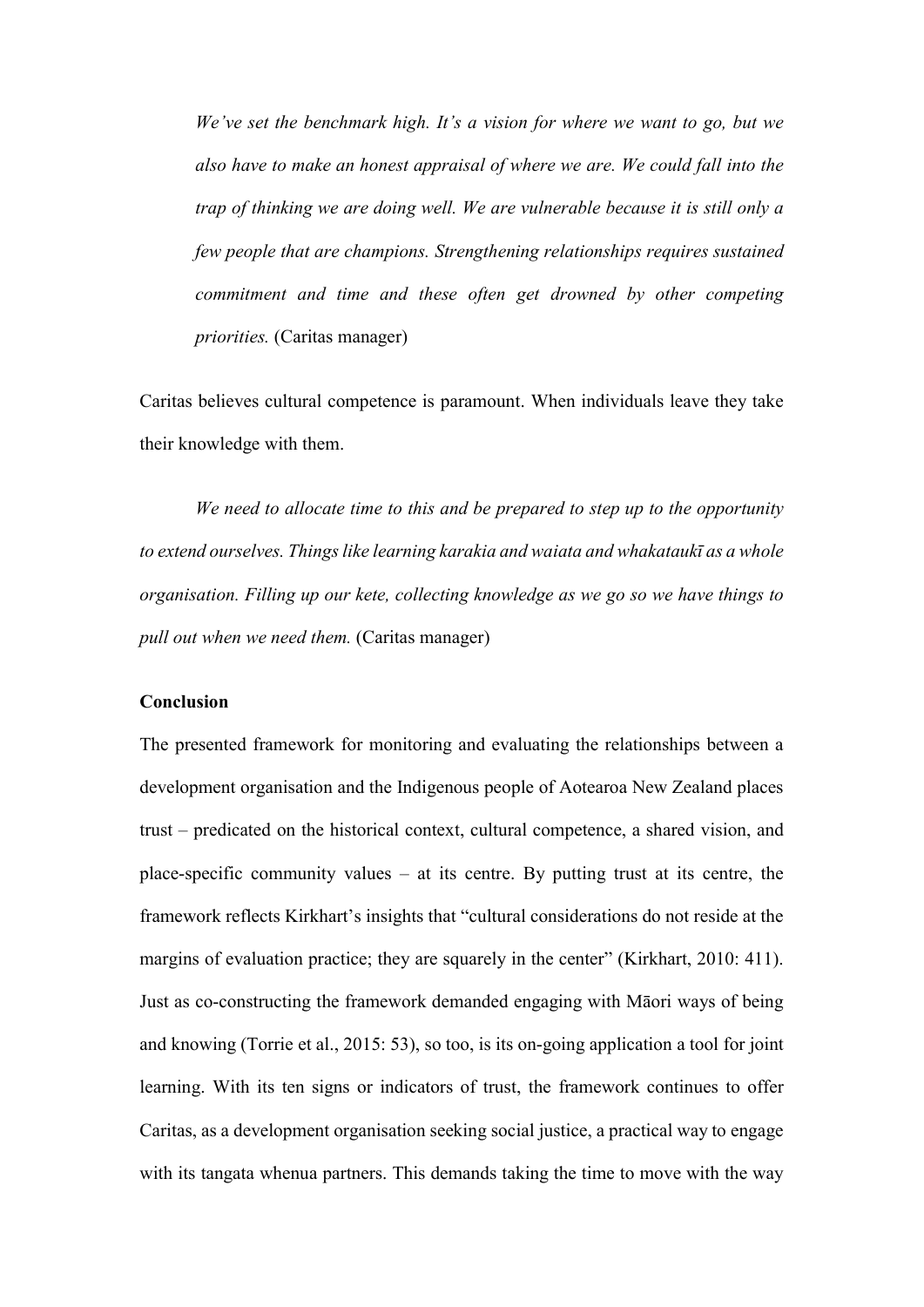people want to share, in their own way (Wehipeihana & Grootveld, 2016); it also means that the evolving relationship is the purpose and force that drives the direction of the development activities that parties undertake. The relationship is not an instrumental partnership to achieve quantified results determined from the start.

This framework is specific to Caritas Aotearoa and its work with tangata whenua. However, it does perhaps, offer a fresh perspective to the current body of knowledge concerning Indigenous perspectives on M&E and may also be useful for Canadians working with Indigenous people. By encouraging the conversation about culturally competent, cross-cultural collaboration, it helps validate the centrality of trust to relationships and the role of relationships in expanding evaluation practice (Wehipeihana, 2019).

From the literature review, it is evident that if the full potential of M&E is to be realised in regard to relationships, it needs to move into understanding that context, in its messy, dynamic, reflexive and cross-cultural way, is critical. There is no one 'right' way to frame evaluations to be more culturally responsive and in fact it is the richness of perspectives that contribute valuable meaning. It is an ongoing journey to define and implement something relevant, demanding new ways of thinking about programmes and stakeholders that are tuned in to the realities of cultural context and diversity.

While these findings are specific to Caritas and its work with tangata whenua, they could provide a platform to apply or adapt for different contexts. Significantly, they might offer an opportunity to ask better questions about how to capture the value and impact of cross-cultural relationships. Furthermore as Chandna et al (2019) conclude,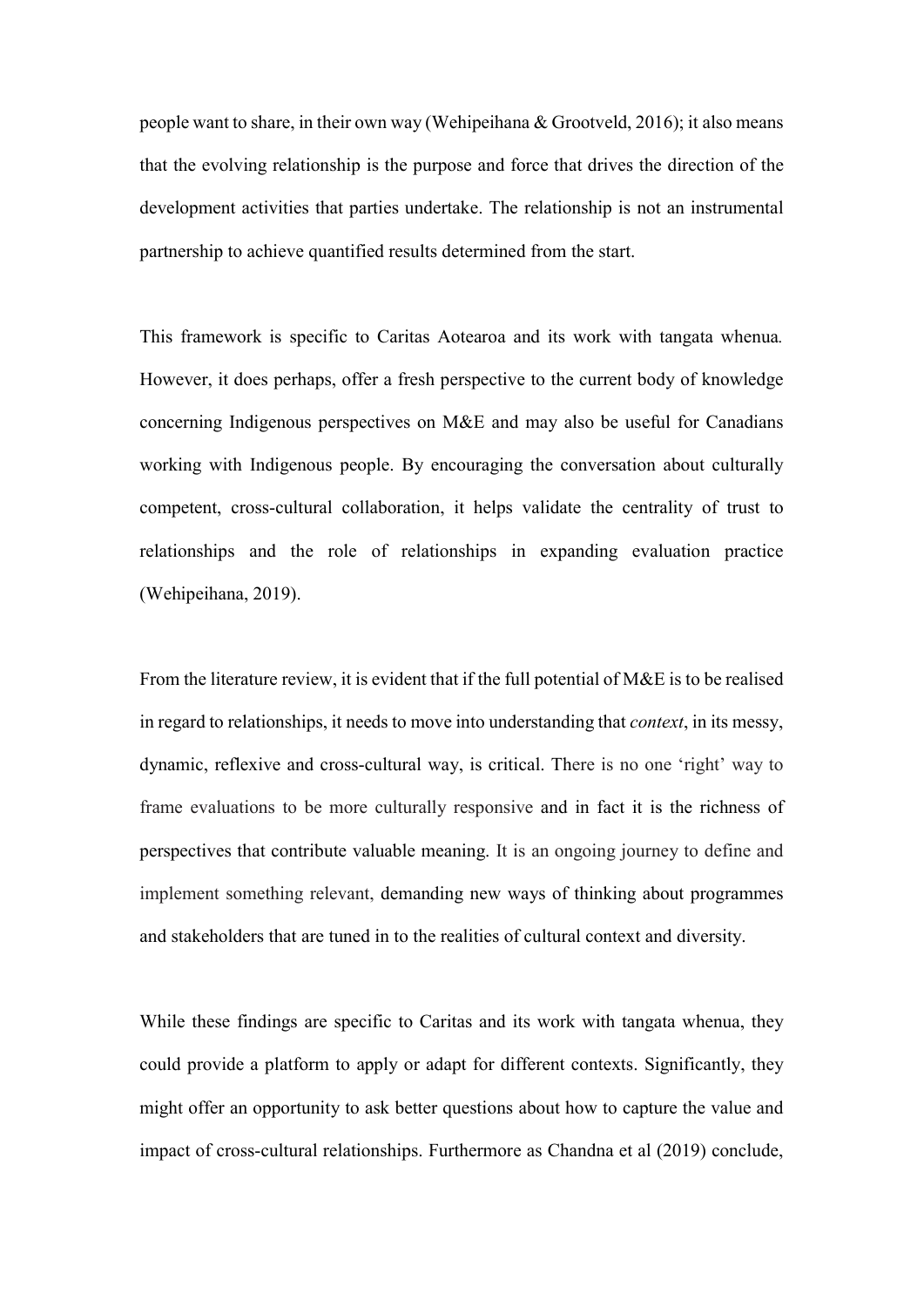more research is needed on how to operationalize Indigenous evaluation principles and identify ways to prevent practical challenges in Indigenous contexts.

Since completing the research, the framework has been shared with a large architectural practice in Wellington, New Zealand looking to deepen its relationship with iwi when collaborating on public buildings and urban design projects. It has also been shared with a group of non-government organisations in Auckland keen to extend their practice of Te Tiriti o Waitangi in the workplace and it has been discussed in the context of international development work in Timor L'Este in a podcast for 'Aid for Aid Workers'. By focusing on Māori values, this framework has the potential to help government organisations understand the impact they have on doing business with Māori and it might invite a more collaborative approach to deepening cross-cultural relationships.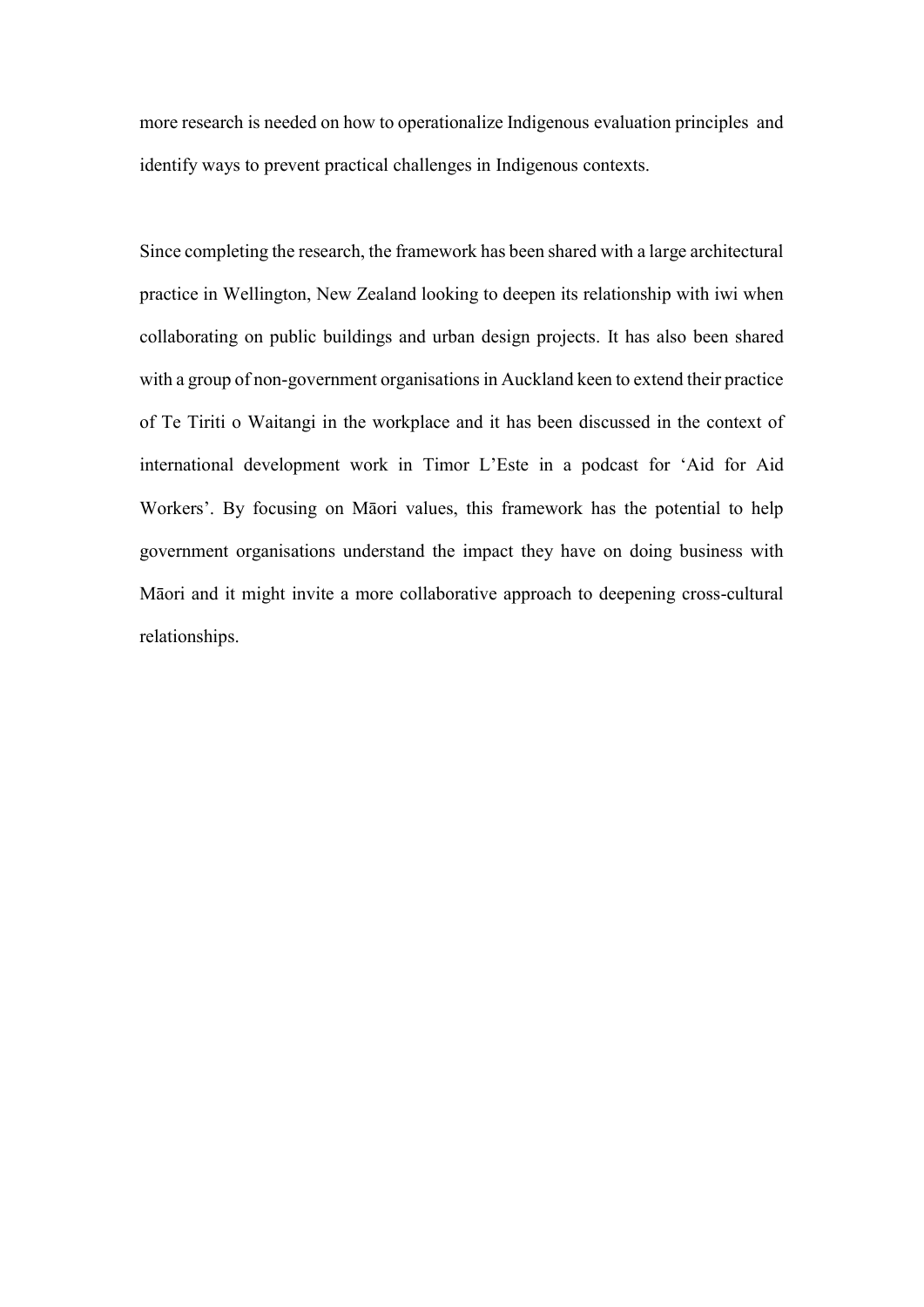### **Glossary**

| he wā                | a time                                          |
|----------------------|-------------------------------------------------|
| he wā, he wāhi       | time and space                                  |
| hui                  | public forum                                    |
| hui ā tau:           | annual meeting                                  |
| hongi                | kiss                                            |
| iwi:                 | Māori tribe                                     |
| Kanohi ki te kanohi  | face to face                                    |
| Kaihāpai Māori:      | Māori advocate                                  |
| karakia:             | prayer                                          |
| kaupapa:             | knowledge                                       |
| kete:                | basket                                          |
| koha:                | gift                                            |
| korēro               | talk                                            |
| marae:               | meeting place in front of wharenui              |
| manaakitanga Māori   | hospitality, kindness, generousity              |
| manuhiri             | visitors                                        |
| paepae:              | where visitors speak on the marae               |
| pepeha:              | another formal welcome on the marae. The way to |
|                      | introduce yourself in Māori                     |
| pōwhiri:             | A welcome                                       |
| te Reo:              | Māori language                                  |
| tangata whenua:      | local, indigineous people                       |
| tikanga:             | customs                                         |
| Te Tiriti o Waitangi | The Treaty of Waitangi                          |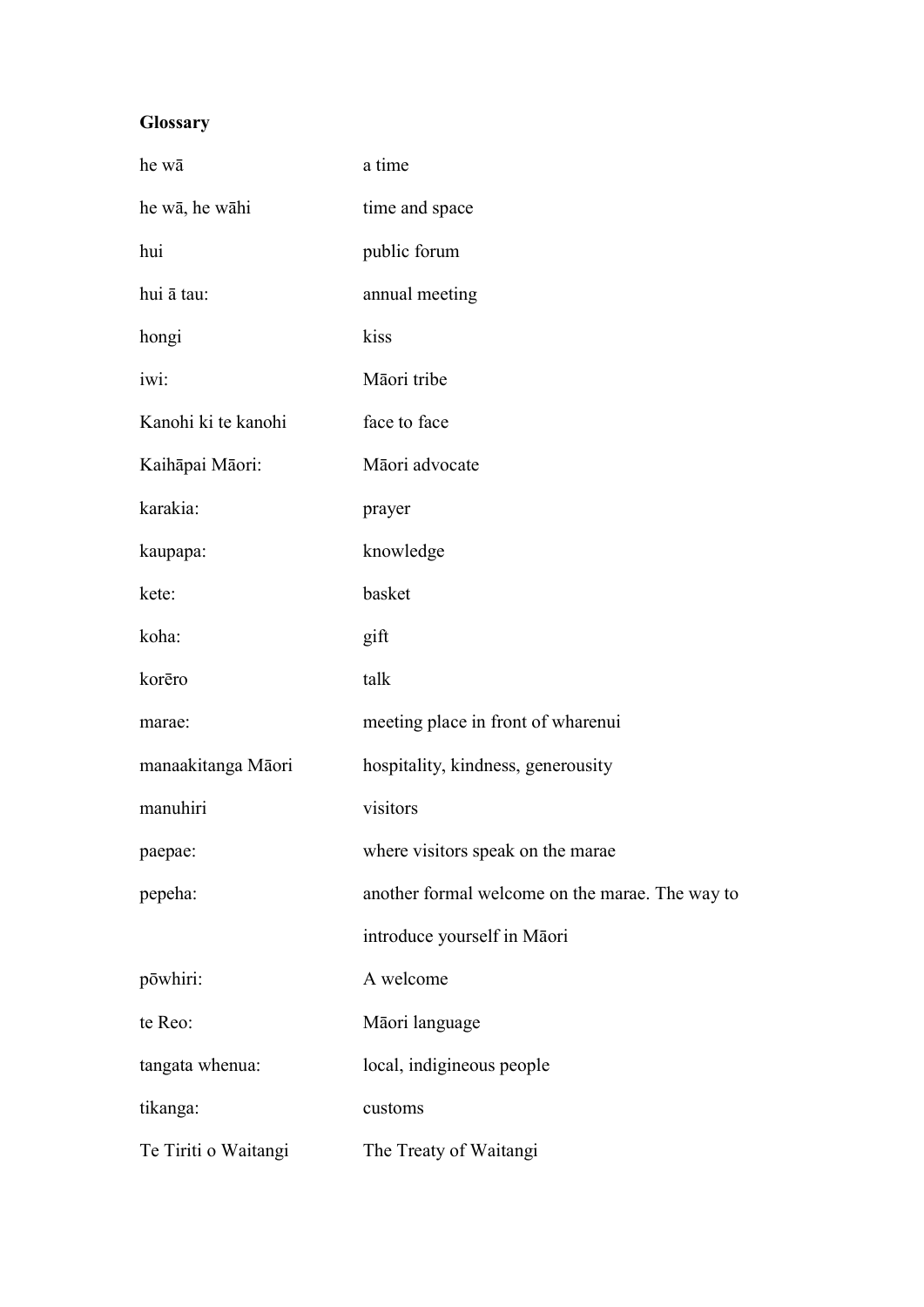| waiata:              | song                                                |
|----------------------|-----------------------------------------------------|
| waikorero:           | formal speeches made by men during powhiri and in   |
|                      | social gatherings                                   |
| whakawhanaungatanga: | relationship -through shared experience and working |
|                      | together                                            |
| wharenui:            | meeting house                                       |
| whakataukī           | Māori proverb                                       |

#### References

- Booth, D., Harris, D., and Wild, L. (2016). From political economy analysis to Doing Development Differently: A learning experience. London: Overseas Development Institute (ODI). from Overseas Development Institute (ODI) https://www.odi.org/sites/odi.org.uk/files/odi-assets/publications-opinionfiles/10205.pdf
- Burnette, C. E., and Sanders, S. (2014). Trust development in research with indigenous communities in the United States. The Qualitative Report, 19(22), 1-19.
- Carter, N., Klein, R., and Day, P. (2002). How Organisations Measure Success: The Use of Performance Indicators in Government. London - UK: Routledge Ltd.
- Chandna, K., Vine, M. M., Snelling, S., Harris, R., Smylie, J., and Manson, H. (2019). Principles, approaches, and methods for evaluation in Indigenous contexts: a grey literature scoping review. Canadian Journal of Program Evaluation, 34(1), 21-47.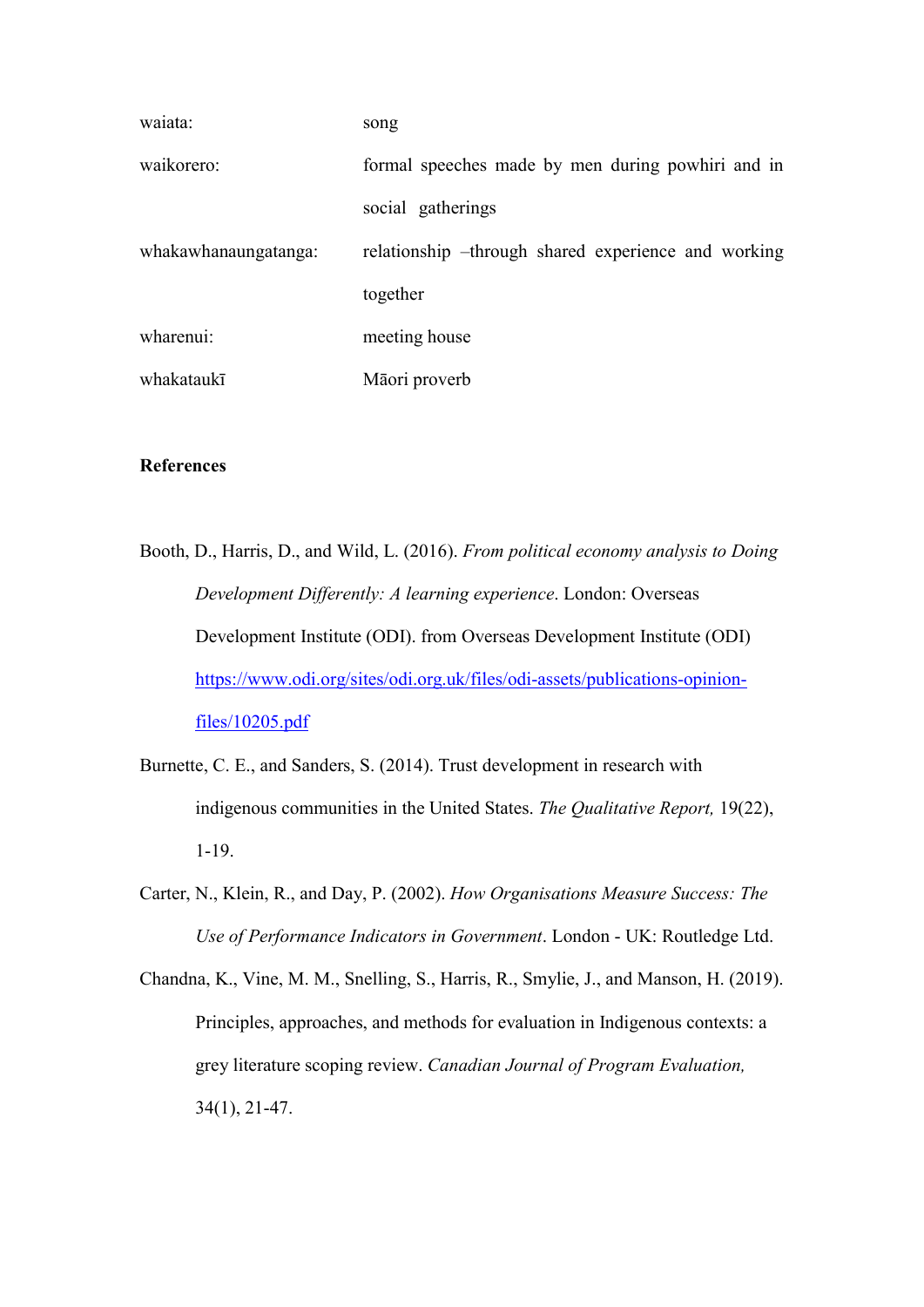- Christopher, S., Watts, V., McCormick, A., and Young, S. (2008). Building and maintaining trust in a community-based participatory research partnership. American Journal of Public Health, 98(8), 1398-1406.
- Drucker, P. (1964). Managing for Results, (1999 ed.). London UK: Butterworth-Heinemann Ltd.
- Eyben, R. (2013). Uncovering the politics of evidence and results. A framing paper for development practitioners. Brighton: Institute for Development Studies (IDS) Sussex. from Institute for Development Studies (IDS) Sussex
- Funnell, S. C., and Rogers, P. J. (2011). Purposeful program theory: Effective use of theories of change and logic models. San Francisco: John Wiley & Sons.
- Honig, D., and Gulrajani, N. (2018). Making good on donors' desire to Do Development Differently. Third World Quarterly, 39(1), 68-84.
- Hulme, D. (2010). Lessons from the Making of the MDGs: Human Development Meets Results-based Management in an Unfair World. IDS Bulletin, 41(1), 15- 25.
- Kirkhart, K. E. (2010). Eyes on the prize: Multicultural validity and evaluation theory. American Journal of Evaluation, 31(3), 400-413.
- LaFrance, J., and Nichols, R. (2010). Reframing evaluation: Defining an indigenous evaluation framework. Canadian Journal of Evaluation, 23(2), 13-31.
- Lewis, M. (1998, 11 January). The man who invented management, New York Times. Retrieved from https://www.nytimes.com/1998/01/11/books/the-man-whoinvented-management.html
- McGregor, A. (2008). `Religious NGOs: opportunities for post-development?'. In A. Thornton & A. McGregor (Eds), Southern perspectives on development: Dialogue or division. Proceedings of the 5th Biennial Conference of the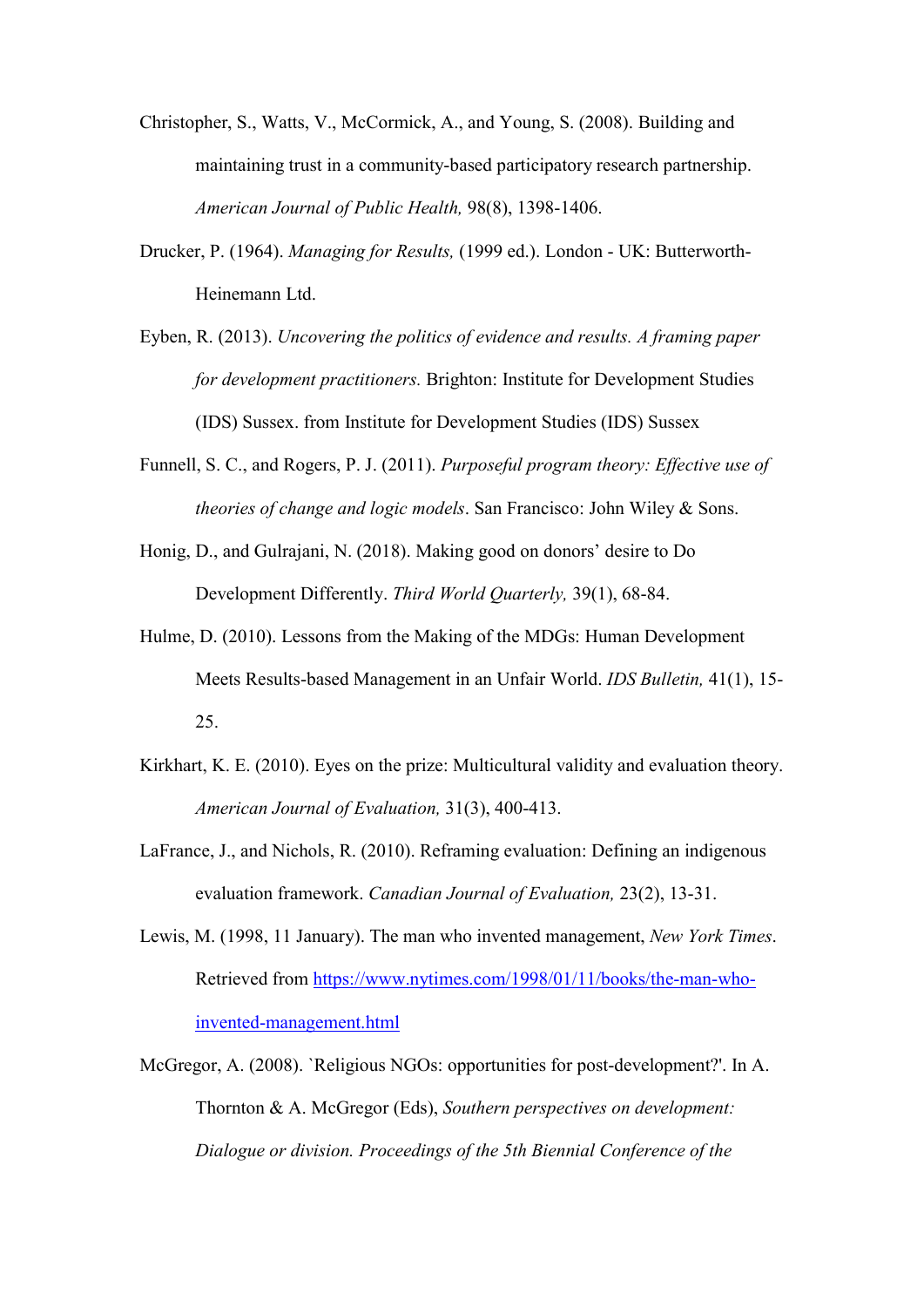Aotearoa New Zealand International Development Studies Network (DEVNET). (pp. 165-183). Dunedin: University of Otago.

- Prinsen, G., and Nijhof, S. (2015). Between logframes and theory of change: Reviewing debates and a practical experience. Development in Practice, 25(2), 234-246.
- Ringhofer, L., and Kohlweg, K. (2019). Has the Theory of Change established itself as the better alternative to the Logical Framework Approach in development cooperation programmes? Progress in Development Studies, 19(2), 112-122.
- Simpson, R., and & Gill, R. (2007). Design for development: a review of emerging methodologies. Development in Practice, 17(2), 220-230.
- Suaalii‐Sauni, T., and Fulu‐Aiolupotea, S. M. (2014). Decolonising Pacific research, building Pacific research communities and developing Pacific research tools: The case of the talanoa and the faafaletui in Samoa. Asia Pacific Viewpoint, 55(3), 331-344.
- Tecun, A., Hafoka, I., 'Ulu 'ave, L., and 'Ulu 'ave-Hafoka, M. (2018). Talanoa: Tongan epistemology and Indigenous research method. AlterNative: An International Journal of Indigenous Peoples, 14(2), 156-163.
- Torrie, R., Dalgety, M., Peace, R., Roorda, M., and Bailey, R. (2015). Finding our way: Cultural competence and Pākehā evaluators. Evaluation Matters: He Take To Te Aromatawai, 1, 47-81.
- Tuhiwai Smith, L. (2012). Decolonizing Methodologies. Research and Indigenous Peoples (2nd edition). London - UK: Zed Books Ltd.
- UN Department of Economic and Social Affairs. (2018). Tier Classification for Global SDG Indicators (15 October 2018). New York: UN Department of Economic and Social Affairs Statistics Division. from UN Department of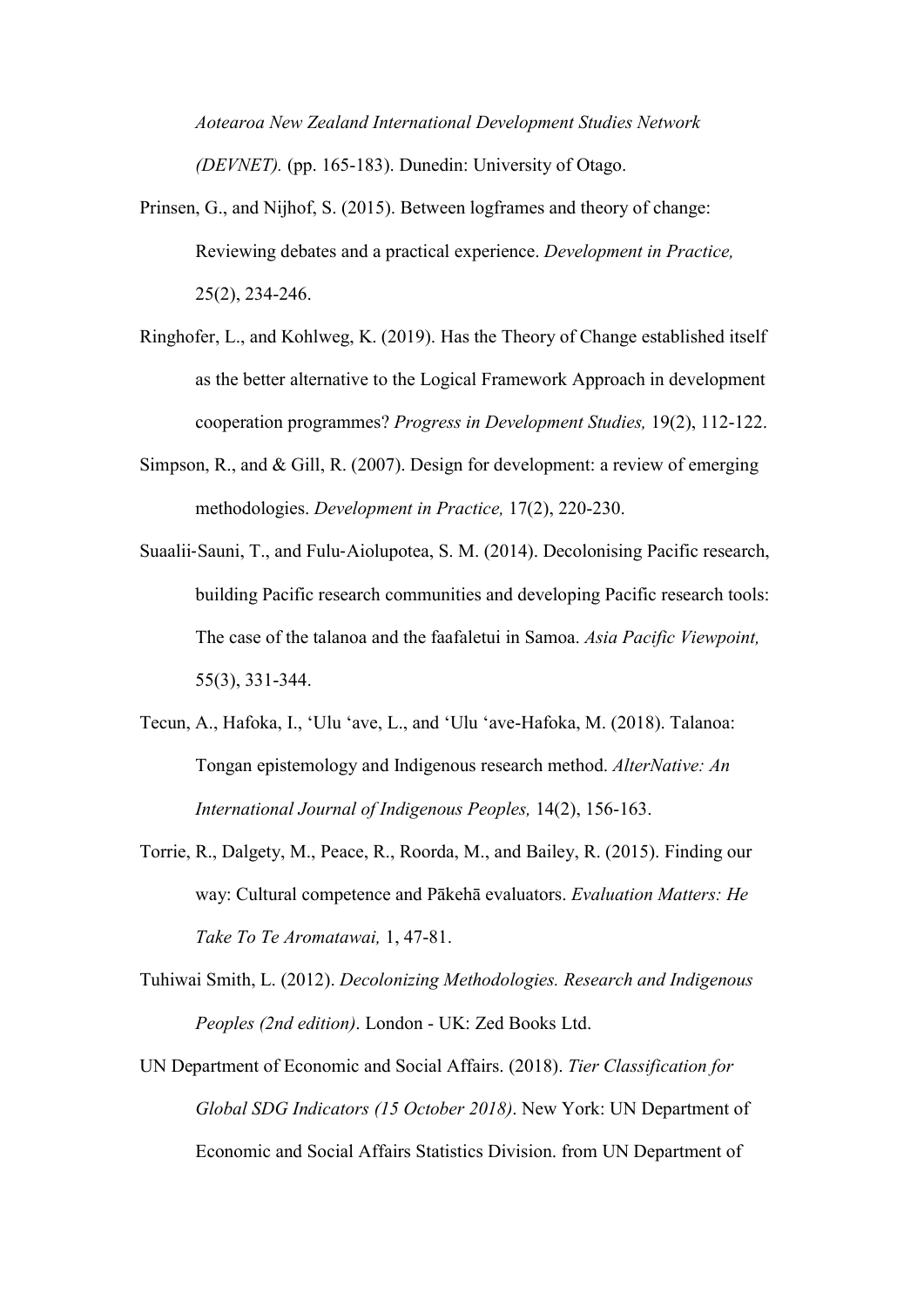Economic and Social Affairs Statistics Division

https://unstats.un.org/sdgs/files/Tier%20Classification%20of%20SDG%20Ind icators 4%20April%202019\_web.pdf

- United Nations Development Programme. (2009). In Handbook on planning, monitoring and evaluating for development results. New York, NY: United Nations.<<u>www.undp.org</u>/>(Accessed
- Wehipeihana, N. (2013). A vision for indigenous evaluation. Paper presented at the Australasian Evaluation Society Conference. (2013). Brisbane, Australia
- Wehipeihana, N. (2019). Increasing Cultural Competence in Support of Indigenous-Led Evaluation: A Necessary Step toward Indigenous-Led Evaluation. Canadian Journal of Program Evaluation / La Revue canadienne d'évaluation de programme, 34(2), 368-384.
- Wehipeihana, N., and Grootveld, C. (Producer). (2016). A vision for indigenous evaluation: A framework for increasing participation and control by indigenous peoples. Evaluation [Webinar]
- Wilson, C. (2001). Decolonizing Methodologies: research and indigeneous peoples. Social Policy Journal of New Zealand,(17), 214-218.